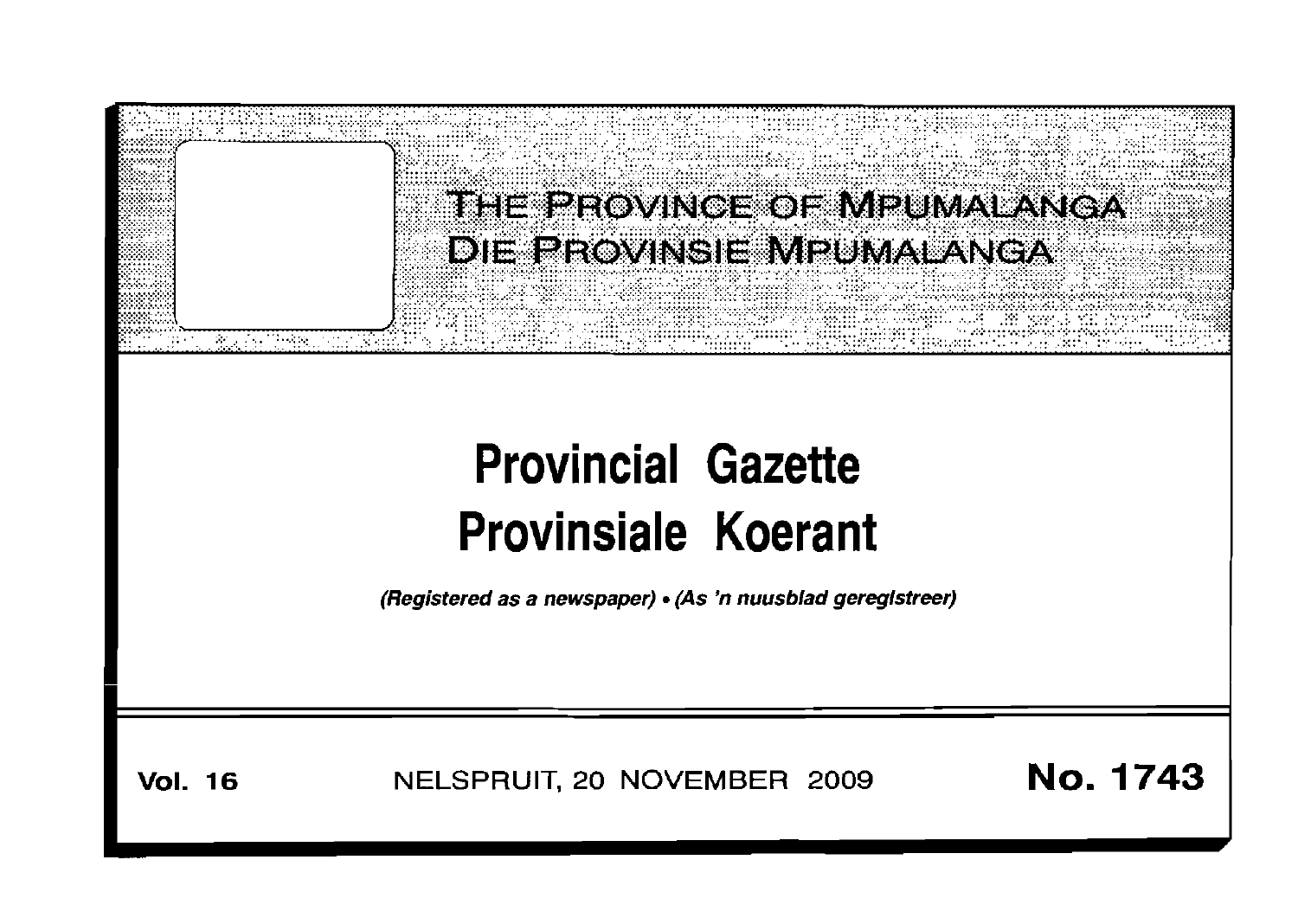No.

#### **CONTENTS • INHOUD**

Page Gazette<br>No. No. No. No.

#### **GENERAL NOTICES· ALGEMENE KENNISGEWINGS**

| 360                                                              |                                                                                                                | 8  | 1743 |
|------------------------------------------------------------------|----------------------------------------------------------------------------------------------------------------|----|------|
| 360                                                              |                                                                                                                | 8  | 1743 |
| 361                                                              |                                                                                                                | 8  | 1743 |
| 361                                                              |                                                                                                                | 9  | 1743 |
| 362                                                              |                                                                                                                | 9  | 1743 |
| 362                                                              |                                                                                                                | 9  | 1743 |
| 363                                                              | Town-planning and Townships Ordinance (15/1986): Establishment of township: Rocky Drift Extension 35           | 10 | 1743 |
| 363                                                              |                                                                                                                | 10 | 1743 |
| 364                                                              |                                                                                                                | 11 | 1743 |
| 364                                                              |                                                                                                                | 11 | 1743 |
| 367                                                              |                                                                                                                | 12 | 1743 |
| 367                                                              |                                                                                                                | 13 | 1743 |
| 368                                                              |                                                                                                                | 13 | 1743 |
| 368                                                              |                                                                                                                | 13 | 1743 |
| 369                                                              |                                                                                                                | 14 | 1743 |
| 369                                                              |                                                                                                                | 14 | 1743 |
| 370                                                              |                                                                                                                | 14 | 1743 |
| 370                                                              |                                                                                                                | 15 | 1743 |
| 371                                                              |                                                                                                                | 15 | 1743 |
| 372                                                              |                                                                                                                | 15 | 1743 |
| 372                                                              |                                                                                                                | 16 | 1743 |
| 373                                                              |                                                                                                                | 16 | 1743 |
| 373                                                              | Ordonnansie op Verdeling van Grond (20/1986): Verdeling van grond: Gedeelte 15, plaas Beryl 313 JT             | 16 | 1743 |
| 250                                                              | Mpumalanga Gambling Act (5/1995): Application for a transfer of a site operator licence: Sondelani Tavern      | 17 | 1743 |
| <b>LOCAL AUTHORITY NOTICES · PLAASLIKE BESTUURSKENNISGEWINGS</b> |                                                                                                                |    |      |
| 247                                                              | Town-planning and Townships Ordinance (15/1986): Emalahleni Local Municipality: Establishment of township: Ben | 18 | 1743 |
| 247                                                              | Ordonnansie op Dorpsbeplanning en Dorpe (15/1986): Emalahleni Plaaslike Munisipaliteit: Stigting van dorp: Ben | 18 | 1743 |

248 Town-planning and Townships Ordinance (15/1986): Emalahleni Local Municipality: eMalahleni Amendment Scheme

249 Local Government Ordinance (17/1939): Umjindi Municipality: Permanent closure: Park Erf 7115 and portion of

249 Ordonnansie op Plaaslike Bestuur (17/1939): Umjindi Munisipaliteit: Permanente sluiting: Park Erf 7115 en gedeelte

1113................................................................................................................................................................................ 19 1743

Erf 7112, Emjindini X13, Barberton................................................................................................................................ 19 1743

van Erf 7112, Emjindini X13, Barberton......................................................................................................................... 20 1743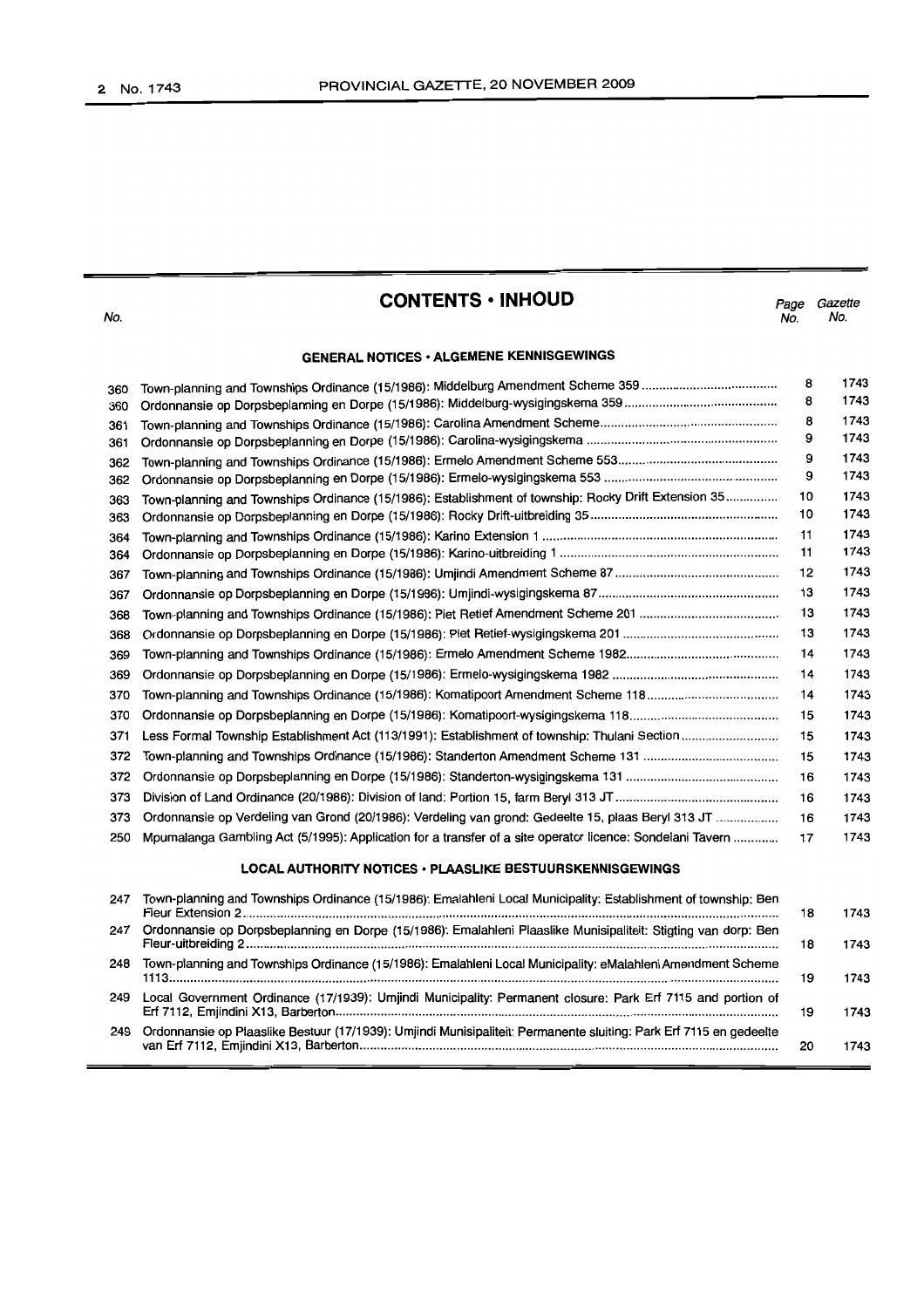No.1743 3

# **IMPORTANT NOTICE**

## The

## **Mpumalanga Province Provincial Gazette** Function

will be transferred to the

## **Government Printer** in Pretoria

as from 1 April 2005

NEW PARTICULARS ARE AS FOLLOWS:

#### Physical address:

Government Printing Works 149 Bosman Street Pretoria

Postal address:

Private Bag X85 Pretoria 0001

New contact persons: Louise Fourie Tel.: (012) 334-4686 Mrs H. Wolmarans Tel.: (012) 334-4591

Fax number: (012) 323-8805

E-mail address: hester.wolmarans@gpw.gov.za louise.fourie@gpw.gov.za

#### Contact persons for subscribers:

Mrs S. M. Milanzi Tel.: (012) 334-4734 Mrs J. Wehmeyer Tel.: (012) 334-4753 Fax.: (012) 323-9574

This phase-in period is to commence from 18 March 2005 (suggest date of advert) and notice comes into operation as from 1 April 2005.

Subscribers and all other stakeholders are advised to send their advertisements directly to the Government Printing Works, two weeks before the 1st April 2005.

> In future, adverts have to be paid in advance before being published in the Gazette.

**AWIE VAN ZYL** Advertising Manager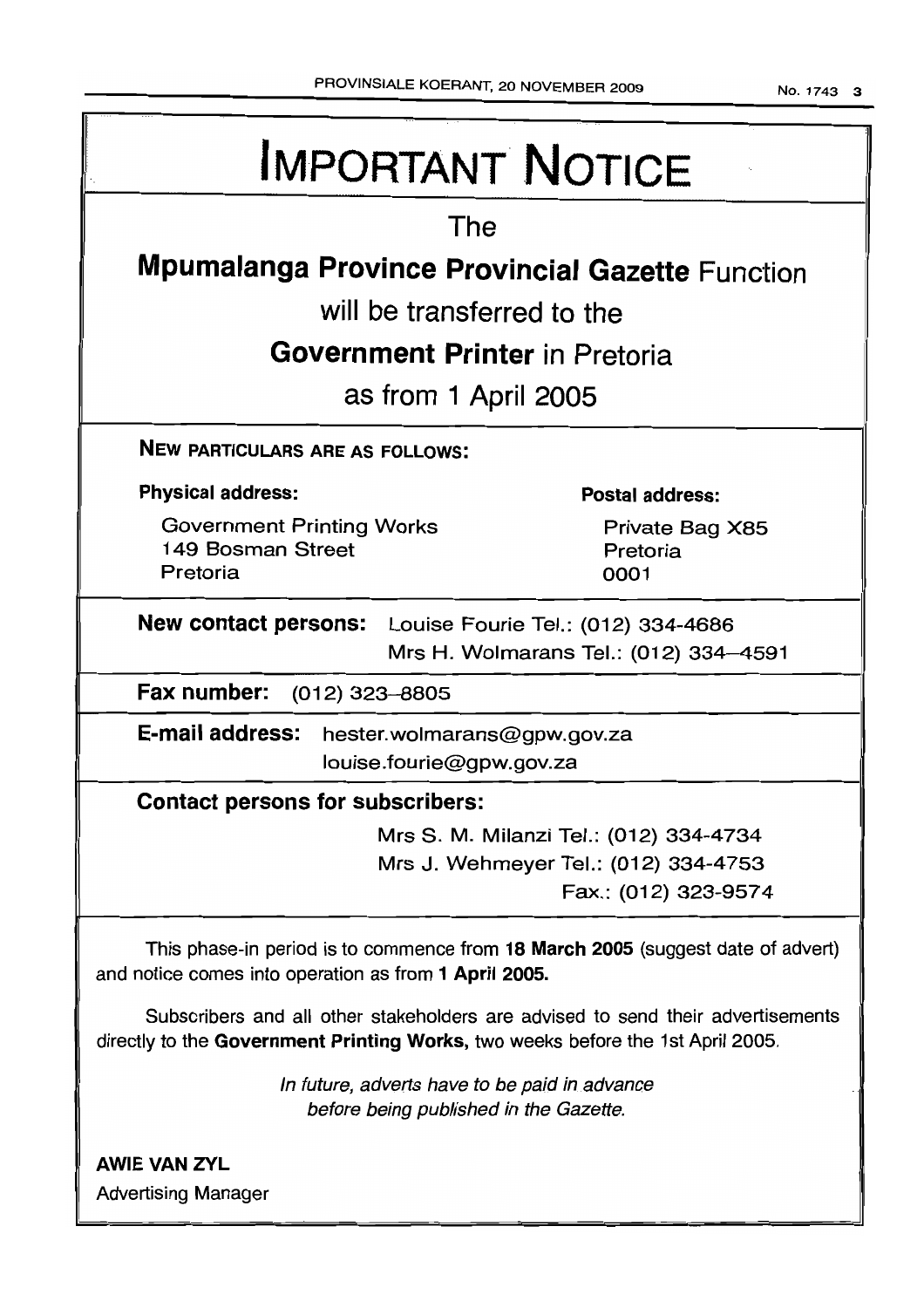| IT IS THE CLIENTS RESPONSIBILITY TO ENSURE THAT THE CORRECT AMOUNT IS PAID<br>AT THE CASHIER OR DEPOSITED INTO THE GOVERNMENT PRINTING WORKS BANK<br>ACCOUNT AND ALSO THAT THE REQUISITION/COVERING LETTER TOGETHER WITH<br>THE ADVERTISEMENTS AND THE PROOF OF DEPOSIT REACHES THE GOVERNMENT<br>PRINTING WORKS IN TIME FOR INSERTION IN THE PROVINCIAL GAZETTE.<br>NO ADVERTISEMENTS WILL BE PLACED WITHOUT PRIOR PROOF OF PRE-PAYMENT.<br>$\frac{1}{4}$ page R 187.37<br>Letter Type: Arial<br>Size: 10<br>Line Spacing: At:<br>Exactly<br>11pt |                                                                                                       |  |  |  |  |
|----------------------------------------------------------------------------------------------------------------------------------------------------------------------------------------------------------------------------------------------------------------------------------------------------------------------------------------------------------------------------------------------------------------------------------------------------------------------------------------------------------------------------------------------------|-------------------------------------------------------------------------------------------------------|--|--|--|--|
| <b>A PRICE</b><br><b>INCREASE OF</b><br><b>8,5% WILL BE</b><br><b>EFFECTIVE ON</b><br><b>ALL TARIFFS</b><br><b>FROM</b><br><b>1 MAY 2008</b>                                                                                                                                                                                                                                                                                                                                                                                                       | $\frac{1}{4}$ page R 374.75<br>Letter Type: Arial<br>Size: 10<br>Line Spacing: At:<br>Exactly<br>11pt |  |  |  |  |
|                                                                                                                                                                                                                                                                                                                                                                                                                                                                                                                                                    | $\frac{1}{4}$ page R 562.13<br>Letter Type: Arial<br>Size: 10<br>Line Spacing: At:<br>Exactly<br>11pt |  |  |  |  |
|                                                                                                                                                                                                                                                                                                                                                                                                                                                                                                                                                    | $\frac{1}{4}$ page R 749.50<br>Letter Type: Arial<br>Size: 10<br>Line Spacing: At:<br>Exactly<br>11pt |  |  |  |  |

SUBSCRIPTION: R 163,35 PER YEAR / R 749.50 PER PAGE = 25CM = R 30,00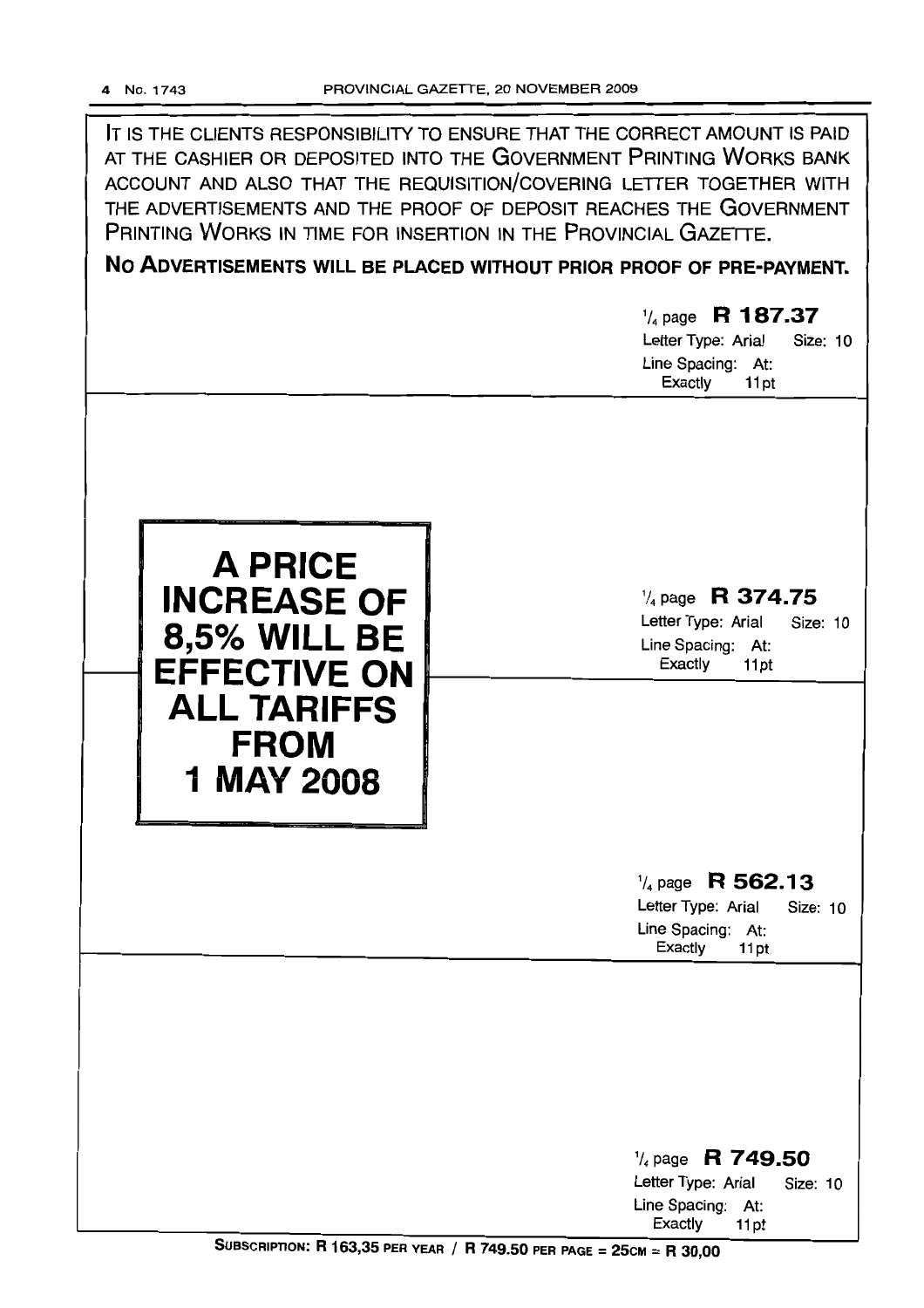

(2) erroneous classification of a notice, or the placement of such notice in any section or under any heading other than the section or heading stipulated by the advertiser;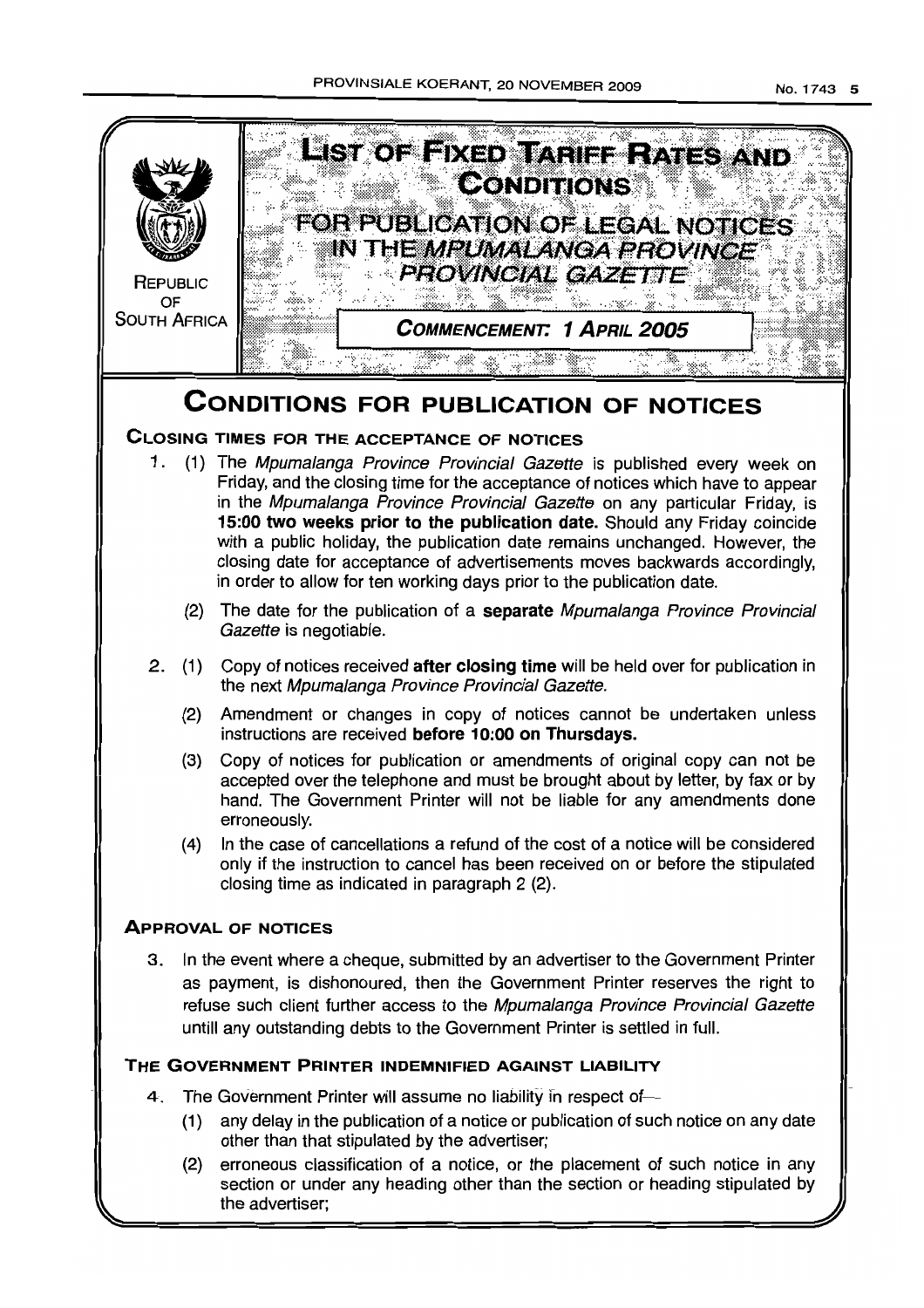(3) any editing, revision, omission, typographical errors or errors resulting from faint or indistinct copy.

 $'$ 

#### LIABILITY OF ADVERTISER

5. Advertisers will be held liable for any compensation and costs arising from any action which may be instituted against the Government Printer in consequence of the publication of any notice.

#### **COPY**

- 6. Copy of notices must be typed on one side of the paper only and may not constitute part of any covering letter or document.
- 7. At the top of any copy, and set well apart from the notice, the following must be stated:

Where applicable

- (1) The heading under which the notice is to appear.
- (2) The cost of publication applicable to the notice, in accordance with the "Word Count Table".

#### PAYMENT OF COST

- 9. With effect from 1 April 2005 no notice will be accepted for publication unless the cost of the insertion(s) is prepaid in CASH or by CHEQUE or POSTAL ORDERS. It can be arranged that money can be paid into the banking account of the Government Printer, in which case the deposit slip accompanies the advertisement before publication thereof.
- 10. (1) The cost of a notice must be calculated by the advertiser in accordance with the word count table.
	- (2) Where there is any doubt about the cost of publication of a notice, and in the case of copy, an enquiry, accompanied by the relevant copy, should be addressed to the Advertising Section, Government Printing Works, Private Bag X85, Pretoria, 0001 [Fax: (012) 323-8805], before publication.
- 11. Overpayment resulting from miscalculation on the part of the advertiser of the cost of publication of a notice will not be refunded, unless the advertiser furnishes adequate reasons why such miscalculation occurred. In the event of underpayments, the difference will be recovered from the advertiser, and the notice(s) will not be published until such time as the full cost of such publication has been duly paid in cash or by cheque or postal orders, or into the banking account.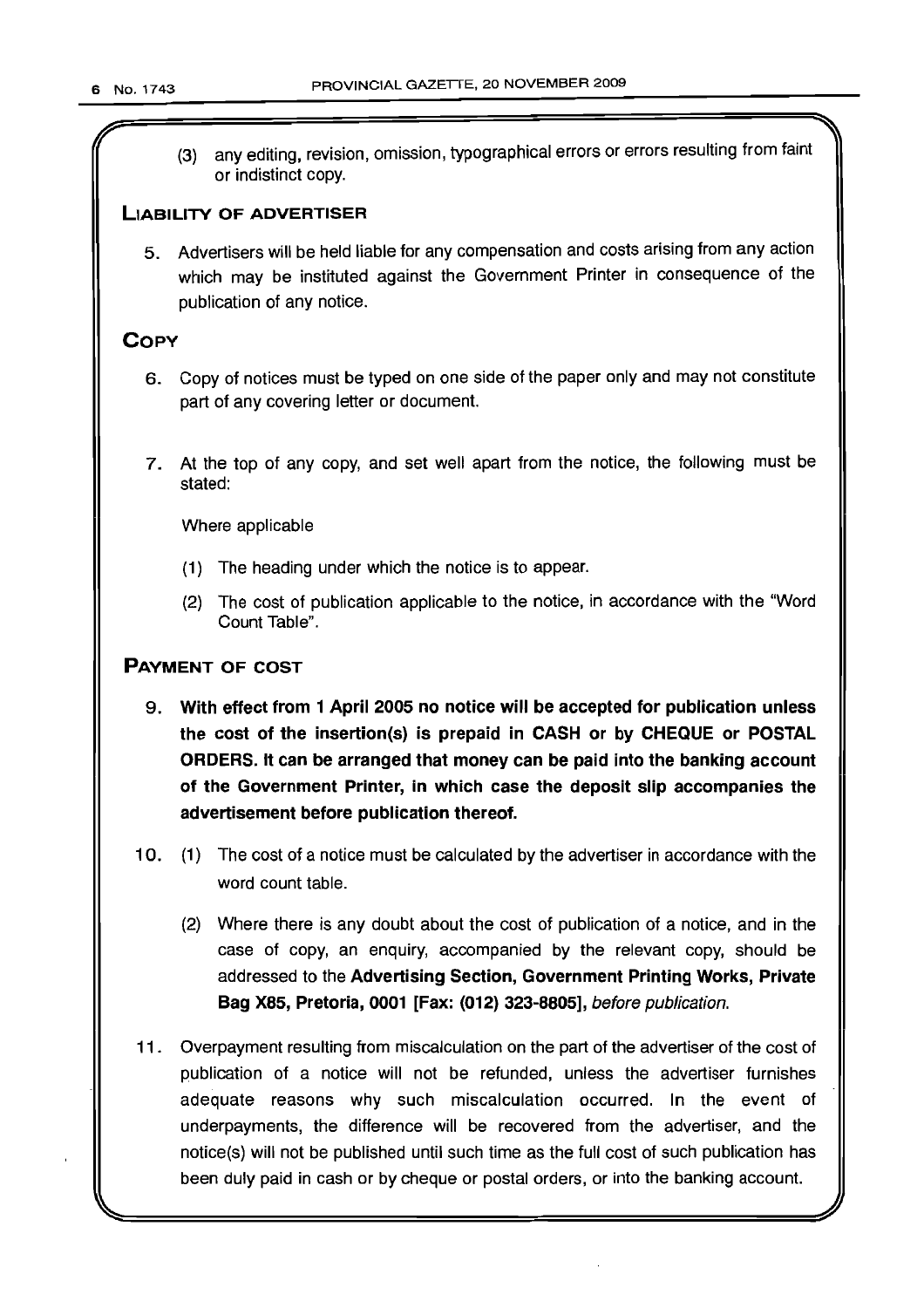- 12. In the event of a notice being cancelled, a refund will be made only if no cost regarding the placing of the notice has been incurred by the Government Printing Works.
- 13. The Government Printer reserves the right to levy an additional charge in cases where notices, the cost of which has been calculated in accordance with the Word Count Table, are subsequently found to be excessively lengthy or to contain overmuch or complicated tabulation.

#### PROOF OF PUBLICATION

14. Copies of the Mpumalanga Province Provincial Gazette which may be required as proof of publication, may be ordered from the Government Printer at the ruling price. The Government Printer will assume no liability for any failure to post such Mpumalanga Province Provincial Gazette(s) or for any delay in despatching it/them.

## **GOVERNMENT PRINTERS BANK ACCOUNT PARTICULARS**

Bank: ABSA

BOSMAN STREET

Account No.: 4057114016

Branch code: 632005

Reference No.: 00000047

Fax No.: (012) 323 8805

#### Enquiries:

| Mrs. L. Fourie    | Tel.: (012) 334-4686 |
|-------------------|----------------------|
| Mrs. H. Wolmarans | Tel.: (012) 334-4591 |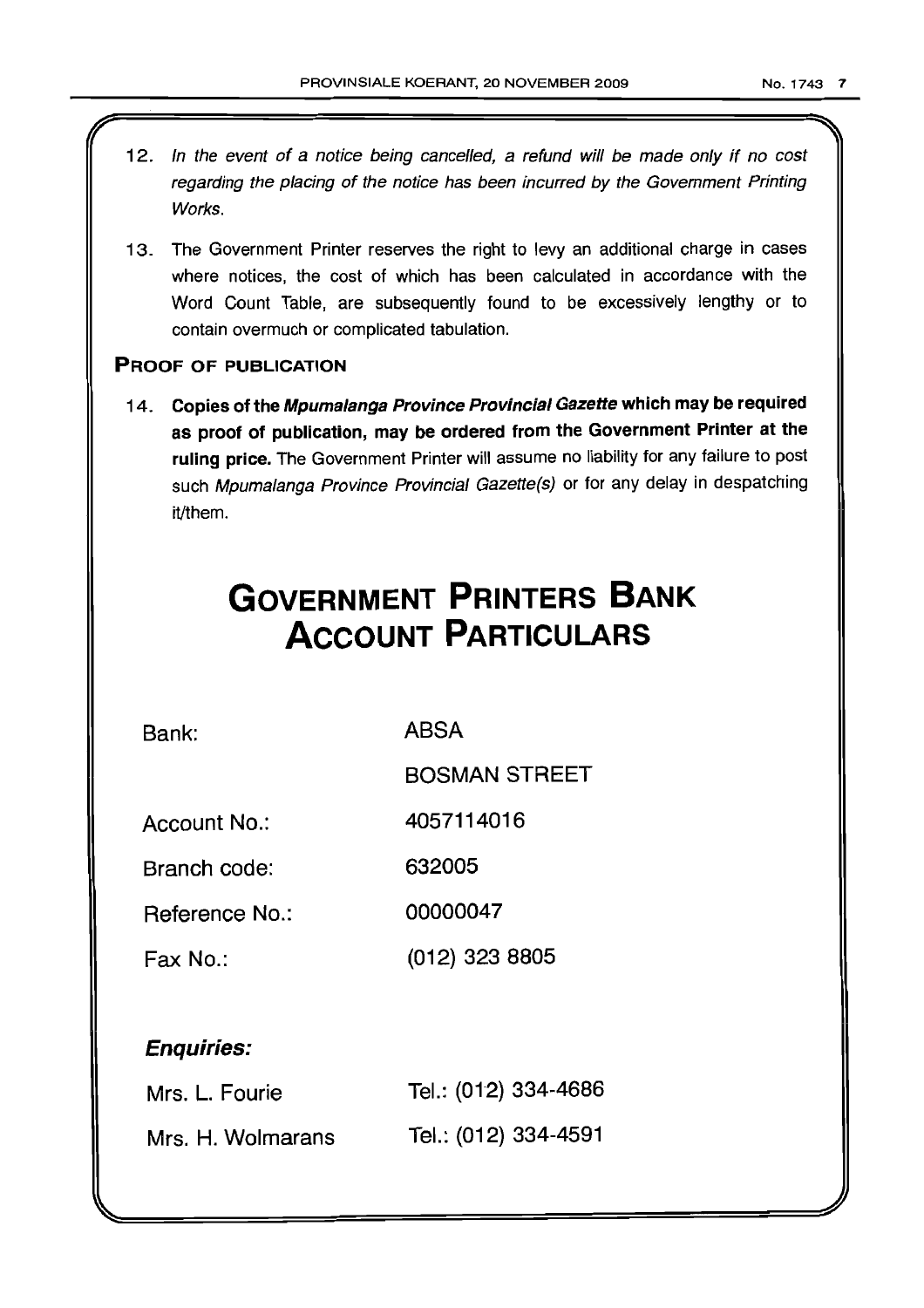## GENERAL NOTICES • ALGEMENE KENNISGEWINGS

#### N01"ICE 360 OF 2009

#### MIDDELBURG AMENDMENT SCHEME 359

NOTICE OF APPLICATION FOR AMENDMENT OF TOWN PLANNING SCHEME IN TERMS OF SECTION 56 (1) (b) (i) OF THE TOWN PLANNING AND TOWNSHIPS ORDINANCE, 1986 (ORDINANCE 15 OF 1986)

I, Heleen Keyter Va DrawMaster, being the authorized agent of the owner of Erf 162 Township of Blinkpan Village, hereby give notice in terms of section 56 (1) (b) (i) of the Town-planning and Townships Ordinance, that I have applied to the Steve Tshwete Local Municipality for the amendment of the town-planning scheme known as the Steve Tshwete Town-planning Scheme, 2004 by the rezoning of the properties described above situated at Street House 4 from "Residential 1" to "Residential 3".

Particulars of the application will lie for inspection during normal office hours at the office of the Town Secretary, Room C314, Municipal Building, Middelburg, for a period of 28 days from 13 November 2009.

Objections to or representations in respect of the application must be lodged with or made in writing to the Secretary at the above address or at P O Box 14, Middelburg, 1050, within a period of 28 days from 13 November 2009.

Address of agent: Heleen Keyter t/a DrawMaster, P O Box 2972, Middelburg, 1050.

#### KENNISGEWING 360 VAN 2009

.**- .**

#### MIDDELBURG-WYSIGINGSKEMA 359

KENNISGEWING VAN AANSOEK OM WYSIGING VAN DORPSBEPLANNINGSKEMA INGEVOLGE ARTIKEL 56 (1) (b) (i) VAN DIE ORDONNANSIE OP DORPSBEPLANNING EN DORPE, 1986 (ORDONNANSIE 15 VAN 1986)

Ek, Heleen Keyter h/a DrawMaster, synde die gemagtigde agent van die eienaar van Erf 162 Blinkpan Village, gee hiermee ingevolge artikel 56 (1) (b) (i) van die Ordonnansie op Dorpsbeplanning en Dorpe, kennis dat ek by die Steve Tshwete Plaaslike Munisipaliteit aansoek gedoen het om die wysiging van die dorpsbeplanningskema, bekend as Steve Tshwetedorpsbeplanningskema, 2004, deur die hersonering van die eiendom hierbo beskryf gelee te straat Huis 4 van "Residensieel 1" na "ResidensieeI3".

Besonderhede van die aansoek lê ter insae gedurende gewone kantoorure by die kantoor van die Stadssekretaris, Kamer C314, Munisipale Gebou, Middelburg, vir 'n tydperk van 28 dae vanaf 13 November 2009.

Besware of vertoë ten opsigte van die aansoek moet binne 'n tydperk van 28 dae vanaf 13 November 2009 skriftelik by of tot die Sekreratis by bovermelde adres of by Posbus 14, Middelburg, 1050, ingedien of gerig word.

Adres van agent: Heleen Keyter h/a DrawMaster, Posbus 2972, Middelburg, 1050.

13-20

#### NOTICE 361 OF 2009

#### CAROLINA AMENDMENT SCHEME

NOTICE OF APPLICATION FOR THE AMENDMENT OF THE TOWN-PLANNING SCHEME IN TERMS OF SECTION 56 (1) (b) (i) OF THE TOWN-PLANNING AND TOWNSHIPS ORDINANCE, 1986 (ORDINANCE 15 OF 1986)

We, Nuplan Development Planners, being the authorised agent of the registered owner of Portion 1 of Erf 328, Carolina, hereby gives notice in terms of section 56 (1) (b) (i) of the Town-planning and Townships Ordinance, 1986 (Ordinance 15 of 1986), that we have applied to the Albert Luthuli Local Municipality, for the amendment of the town-planning scheme, known as the Carolina Town-planning Scheme, 1980, by the rezoning of the property described above, situated at 26 Middel Street, from "Institutional" to "Business 3".

Particulars of the application will lie open for inspection during normal office hours at the office of the Town Planner at Albert Luthuli Local Municipal Offices, attention Miss S. Mabuyakhulu, Kerk Street, Carolina, 1185, for a period of 28 days from 13 November 2009.

Objections to, or representations in respect of the application must be lodged with or made in writing to the Municipal Manager at the above address or at P.O. Box 24, Carolina, 1185, within a period of 28 days from 13 November 2009 (not later than 11 December 2009).

Note: An amendment scheme number must still be allocated by the municipality as they are not in a position to do so at time of publication of this notice.

Address of agent: Nuplan Development Planners, P.O. Box 2555, Nelspruit, 1200. Tel. (013) 752-3422. Fax (013) 752-5795. E-mail: nuplan@mweb.co.za

Ref. BKD-WS-007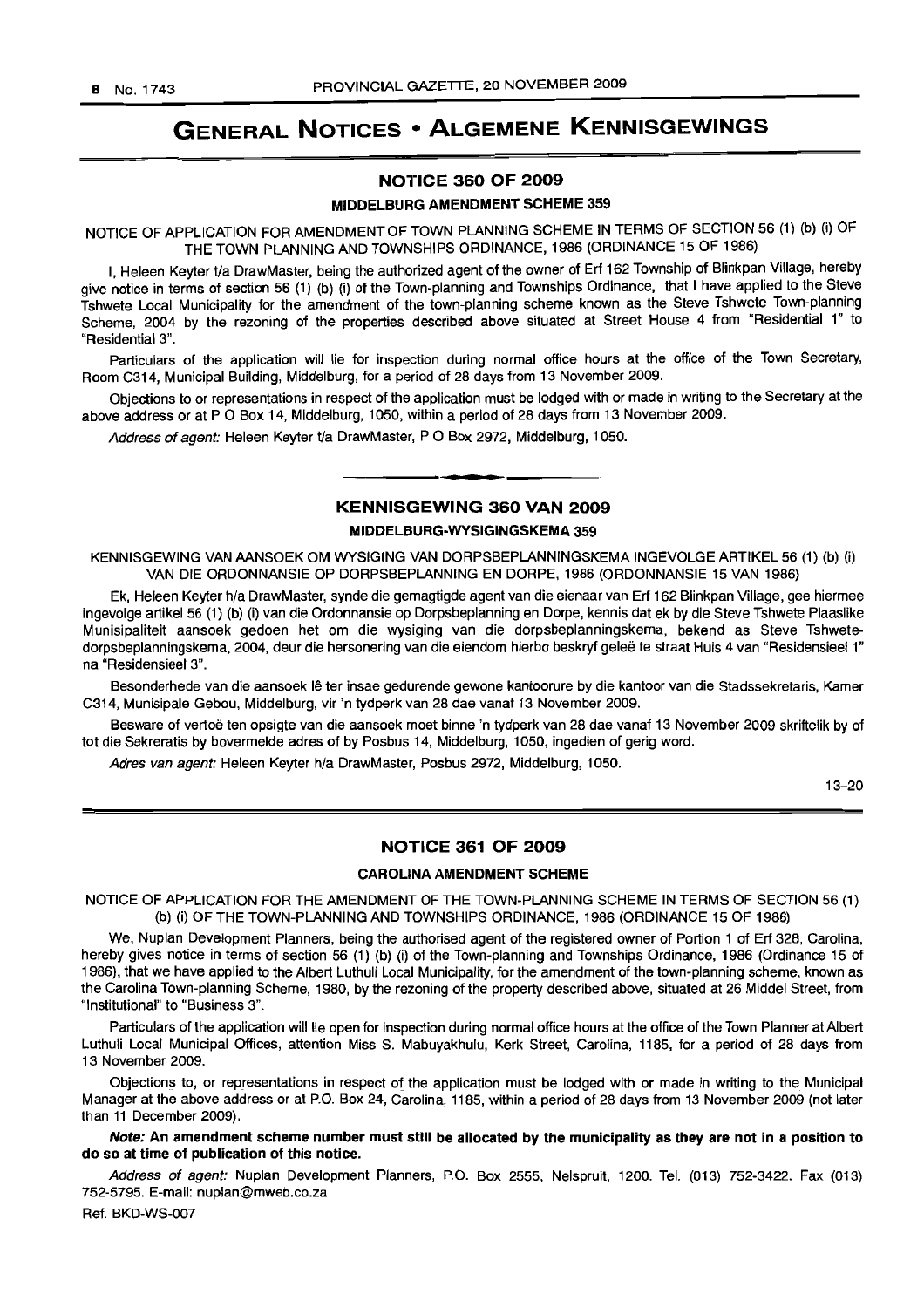#### KENNISGEWING 361 VAN 2009

#### CAROLINA-WYSIGINGSKEMA

### KENNISGEWING VAN AANSOEK OM WYSIGING VAN DORPSBEPLANNINGSKEMA INGEVOLGE ARTIKEL 56 (1) (b) (i) VAN DIE ORDONNANSIE OP DORPSBEPLANNING EN DORPE, 1986 (ORDONNANSIE 15 VAN 1986)

Ons, Nuplan Development Planners, synde die gemagtigde agent van die geregistreerde eienaar van Gedeelte 1 van Erf 328, Carolina, gee hiermee ingevolge artikel 56 (1) (b) (i) van die Ordonnansie op Dorpsbeplanning en Dorpe, 1986 (Ordonnansie 15 van 1986), kennis dat ons by die Albert Luthuli Plaaslike Munisipaliteit, aansoek gedoen het om die wysiging van die dorpsbeplanningskema, bekend as Carolina-dorpsbeplanningskema, 1980, deur die hersonering van die eiendom hierbo beskryf, geleë te Middelstraat 26, vanaf "Inrigting" na "Besigheid 3".

Besonderhede van bogenoemde aansoek lê ter insae gedurende gewone kantoorure by die kantoor van die Stadsbeplanner by Albert Luthuli Munisipale Kantore, vir aandag Me S Mabuyakhulu, Kerkstraat, Carolina, 1185, vir 'n tydperk van 28 dae vanaf 13 November 2009.

Besware teen of vertoë ten opsigte van die aansoek moet binne 'n tydperk van 28 dae vanaf 13 November 2009 (nie later as 11 Desember 2009) skriftelik by of tot die Munisipale Bestuurder by bovermelde adres of by Posbus 24, Carolina, 1185, ingedien of gerig word.

Neem kennis: 'n Wysigingskema nommer moet nog toegeken word deur die munisipaliteit, aangesien hulle nie by magte was om een toe te ken tyde van die publikasie van die kennisgewing nie.

Adres van applikant: Nuplan Development Planners, Posbus 2555, Nelspruit, 1200. Tel. (013) 752-3422. Faks (013) 752-5795. E-pos: nuplan@mweb.co.za

Verw. BKD-WS-007

13-20

#### NOTICE 362 OF 2009

#### ERMELO AMENDMENT SCHEME 553

NOTICE OF APPLICATION FOR AMENDMENT OF TOWN-PLANNING SCHEME IN TERMS OF SECTION 56 (1) (b) (i) OF THE TOWN-PLANNING AND TOWNSHIPS ORDINANCE, 1986 (ORDINANCE 15 OF 1986)

We, Reed & Partners Land Surveyors, being the authorised agent of the owner of Portion 1 of Erf 629, Ermelo, hereby give notice in terms of section 56 (1) (b) (i) of the Town-planning and Townships Ordinance, 1986, that we have applied to the Municipality of Msukaligwa for the amendment of the town-planning scheme known as Ermelo Town-planning Scheme, 1982, by the rezoning of the property described above, situated at 4 Breijtenbach Street, Ermelo, from "Residential 1" to "Business 1"

Particulars of the application will lie for inspection during normal office hours at the office of the Municipal Manager, Civic Centre, Taute Street, Ermelo, for the period of 28 days from 13 November 2009.

Objections to or representations in respect of the application must be lodged with or made in writing to the Municipal Manager at the above address or at P.O. Box 48, Ermelo, 2350, within a period of 28 days from 13 November 2009.

Address of agent: Reed & Partners, Professional Land Surveyors, P.O. Box 132, Ermelo, 2350. Tel. (017) 811-2348.

#### KENNISGEWING 362 VAN 2009

**-**

#### ERMELO·WYSIGINGSKEMA 553

KENNISGEWING VAN AANSOEK OM WYSIGING VAN DORPSBEPLANNINGSKEMA INGEVOLGE ARTIKEL 56 (1) (b) (i) VAN DIE ORDONNANSIE OP DORPSBEPLANNING EN DORPE, 1986 (ORDONNANSIE 15 VAN 1986)

Ons, Reed & Vennote Landmeters, synde die gemagtigde agent van die eienaar van Gedeelte 1 van Erf 629, Ermelo, gee hiermee ingevolge artikel 56 (1) (b) (i) van die Ordonnansie op Dorpsbeplanning en Dorpe, 1986, kennis dat ons by die Munisipaliteit van Msukaligwa aansoek gedoen het om die wysiging van die dorpsbeplanningskema bekend as Ermelodorpsbeplanningskema, 1982, deur die hersonering van die eiendom hierbo beskryf, geleë te Breijtenbachstraat 4, Ermelo, van "Residensieel 1" na "Besigheid 1".

Besonderhede van die aansoek lê ter insae gedurende gewone kantoorure by die kantoor van die Munisipale Bestuurder, Burgersentrum, Tautestraat, Ermelo, vir 'n tydperk van 28 dae vanaf 13 November 2009.

Besware teen of vertoë ten opsigte van die aansoek moet binne 'n tydperk van 28 dae vanaf 13 November 2009 skriftelik by of tot die Munisipale Bestuurder by bovermelde adres of by Posbus 48, Ermelo, 2350, ingedien of gerig word.

Adres van agent: Reed & Vennote, Professionele Landmeters, Posbus 132, Ermelo, 2350. Tel. (017) 811-2348.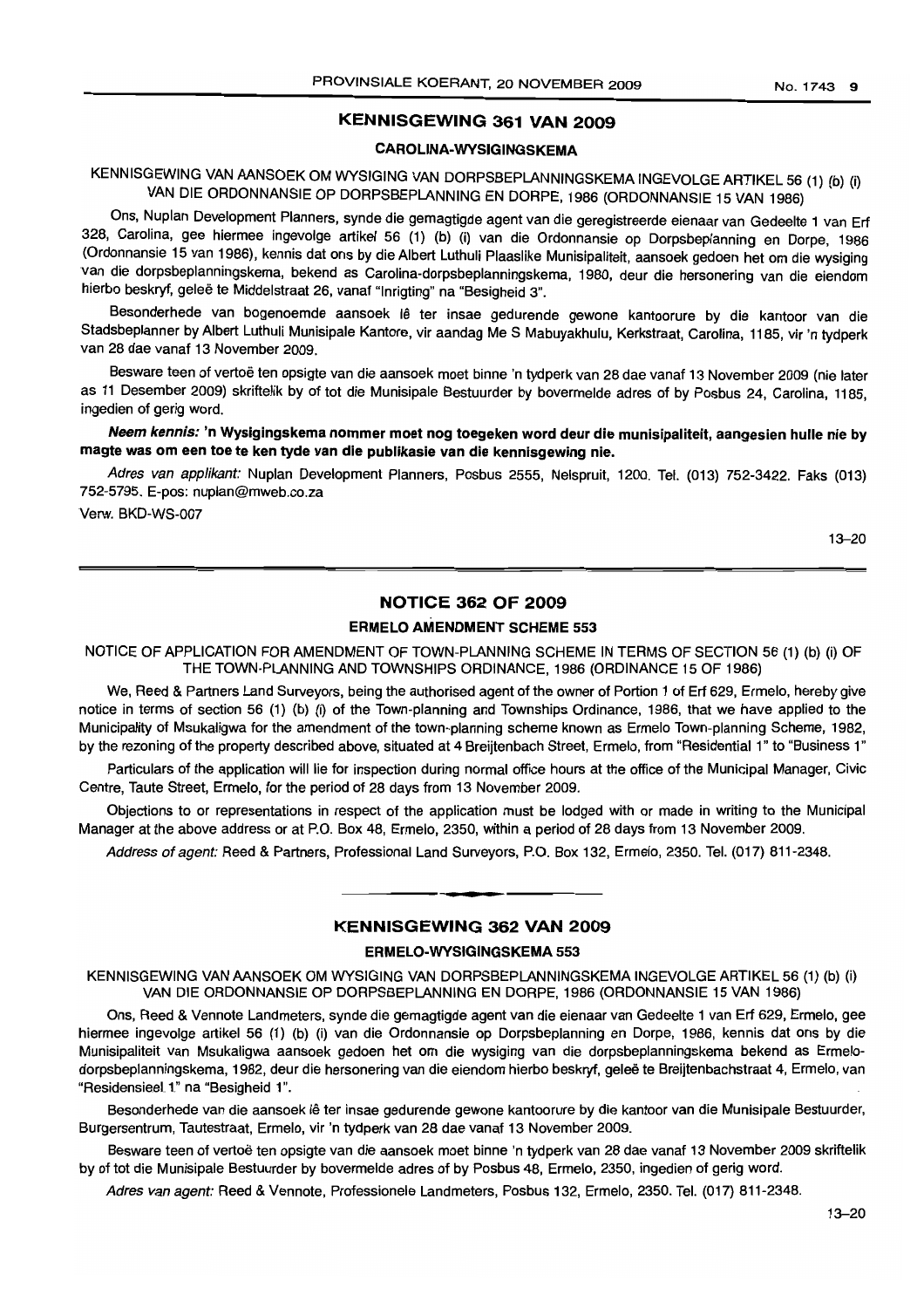#### **NOTICE 363 OF 2009**

SCHEDULE 11

#### (Regulation 21)

#### NOTICE OF APPLICATION FOR ESTABLISHMENT OF TOWNSHIP

Mbombela Local Municipality hereby gives notice in terms of sections 69 (6) (a), 96 and 97 of the Town-planning and Township Ordinance, 1986 (Ordinance 15 of 1986), that an application to establish a township referred to in the annexure hereto has been received by it.

Particulars of this application will lie for inspection during normal office hours at the office of the Mbombela Local Municipality, Room 205, Second Floor, Nel Street, Nelspruit, 1200, for a period of 28 days from 13 November 2009.

Objections to or representation in respect of the application must be lodged with or made in writing and in duplicate, to the above-mentioned address or forwarded to the Director of Technical Services, P.O. Box 45, Nelspruit, 1200, within a period of 28 days from 13 November 2009 (not later than 11 December 2009).

#### **ANNEXURE**

#### Name of township: **Rocky Drift Extension** 35.

Full name of applicant: Umsebe Development Planners.

Number of erven in proposed town and zonings:

Erven Zonings

- "Special" for commercial uses, retail, offices, place of entertainment, purposes approved by the local munici- $\mathbf{1}$ pality and any other subservient land uses.
- 2 "Special" for commercial uses, retail, offices, filling station, purposes approved by the local municipality and any other subservient land uses.

A total of 2 erven are proposed.

Description of land on which township is to be established: Portion 8 (portion of Portion 6) of the farm Latwai 225 JT.

Locality of the proposed township: The property is situated within the area of jurisdiction of the Mbombela Local Municipality, approximately 10 kilometre north of Nelspruit and approximately 6 km south-west of White River on the corner of the R40 Nelspruit-White River Road and Wilkens Road.

Reference No: P1702 (RD Ext 35).

Address of agent: Umsebe Development Planners, PO Box 12367, Nelspruit, 1200. Tel. (013) 752-4710.

#### **KENNISGEWING 363 VAN 2009**

.**- .**

BYLAE 11

(Regulasie 21)

#### KENNISGEWING VAN AANSOEK OM STIGTING VAN DORP

Mbombela Plaaslike Munisipaliteit, gee hiermee ingevolge artikels 69 (6) (a), 96 en 97 van die Dorpsbeplanning en Dorpe Ordonnansie, 1986(Ordonnansie 15 van 1986), kennis dat 'n aansoek om die dorp in die bylae hierby genoem, te stig deur hom ontvang is.

Besonderhede van bogenoemde aansoek lê ter insae gedurende gewone kantoorure by die Mbombela Plaaslike Munisipaliteit, Kamer 205, Tweede Vloer, Nelstraat, Nelspruit, vir 'n tydperk van 28 dae vanaf 13 November 2009.

Besware teen, of vertoë ten opsigte van die aansoek moet binne 'n tydperk van 28 dae vanaf 13 November 2009 (nie later as 11 Desember 2009) skriftelik, en in tweevoud by bovermelde adres of by die Direkteur: Tegniese Dienste, Posbus 45, Nelspruit,1200, ingedien of gerig word.

#### **BYLAE:**

#### Naam van dorp: **Rocky Drift Uitbreiding** 35.

Volle naam van applikant: Umsebe Ontwikkelingsbeplanners.

Aantal erwe in voorgestelde dorp en sonerings:

#### Erwe Sonerings

- $\mathbf{1}$ "Spesiaal" vir kommersieele gebruike, kleinhandel, kantore, vermaaklikheidsplek, ander gebruike soos goedgekeur deur die plaaslike munisipaliteit en ondergeskikte grondgebruike.
- 2 "Spesiaal" vir komrnersieele gebruike, kleinhandel, kantore, vulstasie, ander gebruike soos goedgekeur deur die plaaslike munisipaliteit en ondergeskikte grondgebruike.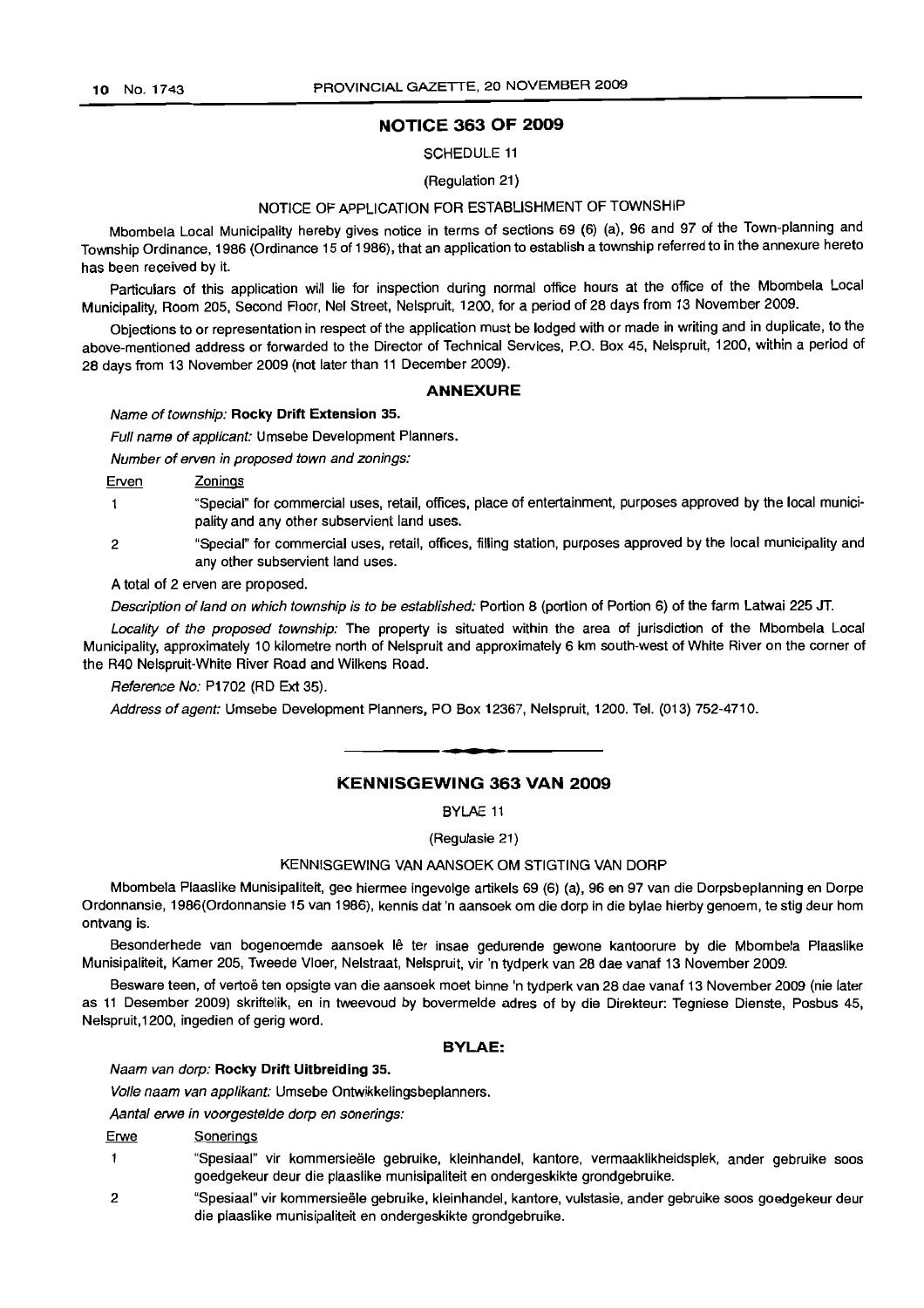'n Totaal van 2 erwe is voorgestel.

Beskrywing van grond waarop dorp gestig staan te word: Gedeelte 8 (gedeelte van Gedeelte 6) van die plaas Latwai 225 JT.

Ligging van voorgestelde dorp: Die eiendom is geleë binne die jurisdiksie gebied van die Mbombela Plaaslike Munisipaliteit, ongeveer 10 kilometer noord van Nelspruit en 6km suid-wes van Witrivier-dorp, op die hoek van die R40 Nelspruit-Witrivier Pad en Wilkensstraat.

#### Verwysingsnommer: P1702 (RD Ext 35)

Adres van agent: Umsebe Ontwikkelingsbeplannners, Posbus 12367, Nelspruit, 1200. Tel. (013) 752-4710.

13-20

#### **NOTICE 364 OF 2009**

SCHEDULE 11

(Regulation 21)

#### NOTICE OF APPLICATION FOR ESTABLISHMENT OF TOWNSHIP

Mbombela Local Municipality hereby gives notice in terms of sections 69 (6) (a), 96 and 97 of the Town-planning and Township Ordinance, 1986 (Ordinance 15 of 1986), that an application to establish a township referred to in the annexure hereto has been received by it.

Particulars of this application will lie open for inspection during normal office hours at the office of the Mbombela Local Municipality, Room 205, Second Floor, Nel Street, Nelspruit, 1200, for a period of 28 days from 13 November 2009.

Objections to or representation in respect of the application must be lodged with or made in writing, in duplicate, to the above-mentioned address or forwarded to the Director of Technical Services, P.O. Box 45, Nelspruit, 1200, within a period of 28 days from 13 November 2009 (not later than 11 December 2009).

It must be noted that the Mbombela Spatial Development Framework, 2006, may be amended to provide for the proposed township and that approval of the township will imply an amendment of the Mbombela Spatial Development Framework, 2006.

#### **ANNEXURE**

#### Name of township: Karina Extension 1.

Full name of applicant: Umsebe Development Planners.

Number of erven in proposed town and zonings:

#### Erven Zonings

- $\mathbf{1}$ "Special" for commercial uses, retail uses, community facilities, offices and such uses as approved by the local municipality.
- 2 "Special" for commercial uses, retail uses, community facilities, offices, places of public worship, places of instruction, residential uses and such uses as approved by the local municipality.
- 3 "Special" for commercial uses, retail uses, community facilities, offices, places of instruction, residential uses and such uses as approved by the local municipality.
- 4 "Residential 1"

A total of 4 erven is proposed.

Description of land on which township is to be established: Portion 50 of the farm Goede Hoop 128 JU.

Locality of the proposed township: The property is situated within the area of jurisdiction of the Mbombela Local Municipality, at the intersection of the D2276 and D2296 public roads.

#### Reference No: P1733 (MMO/1).

Address of agent: Umsebe Development Planners, PO Box 12367, Nelspruit, 1200. Tel. (013) 752-4710. .**-.**

#### **KENNISGEWING 364 VAN 2009**

BYLAE 11

#### (Regulasie 21)

#### KENNISGEWING VAN AANSOEK OM STIGTING VAN DORP

Mbombela Plaaslike Munisipaliteit, gee hiermee ingevolge artikels 69 (6) (a), 96 en 97 van die Dorpsbeplanning en Dorpe Ordonnansie, 1986 (Ordonnansie 15 van 1986), kennis dat 'n aansoek om die dorp in die bylae hierby genoem, te stig deur hom ontvang is.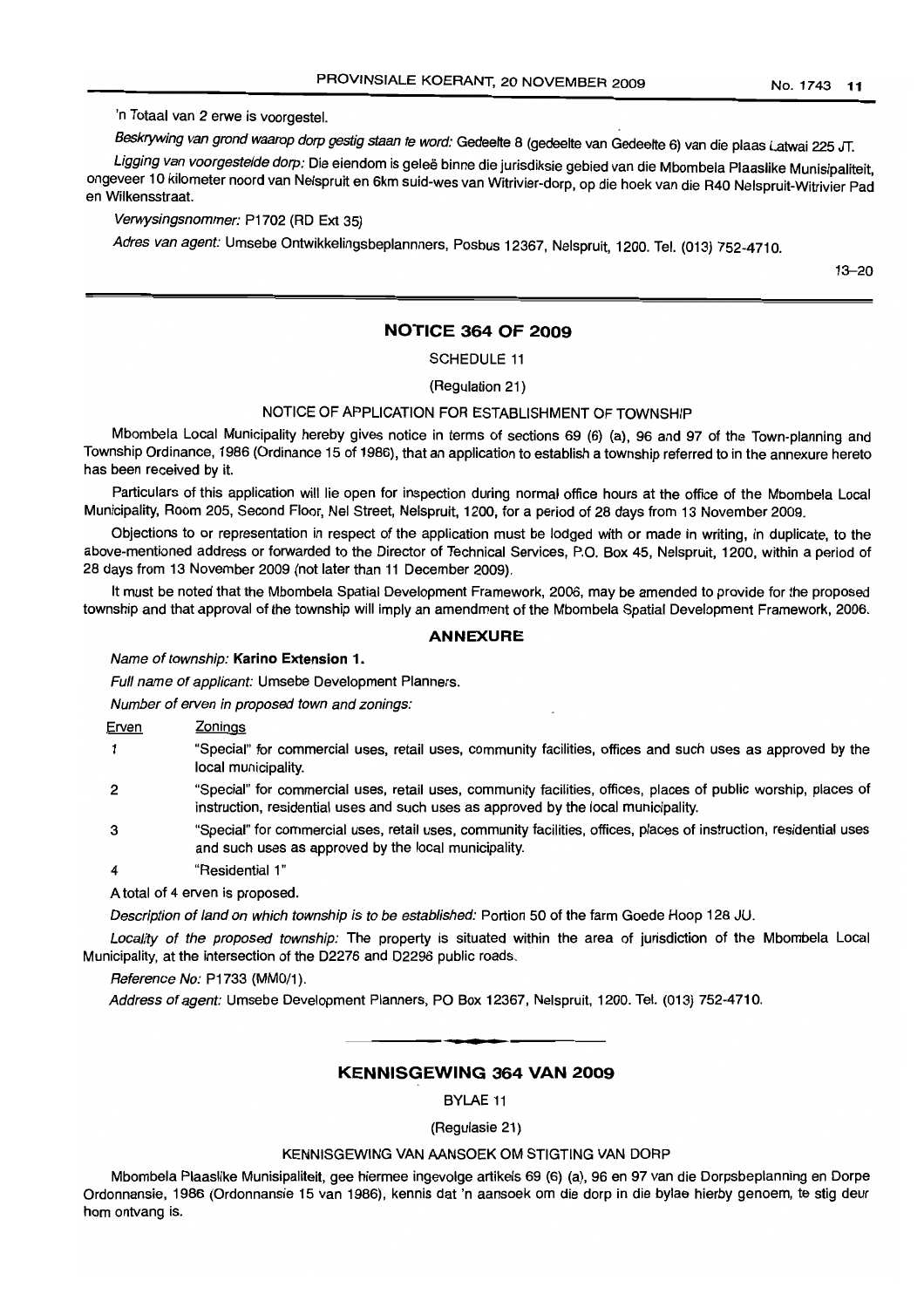Besonderhede van bogenoemde aansoek lê ter insae gedurende gewone kantoorure by die Mbombela Plaaslike Munisipaliteit, Kamer 205, Tweede Vloer, Nelstraat, Nelspruit, vir 'n tydperk van 28 dae vanaf 13 November 2009.

Besware teen of vertoë ten opsigte van die aansoek, moet binne 'n tydperk van 28 dae vanaf 13 November 2009 (nie later as 11 Desember 2009) skriftelik, en in tweevoud by bovermelde adres of by die Direkteur: Tegniese Dienste, Posbus 45, Nelspruit,1200, ingedien of gerig word.

Kennis moet daarvan geneem word dat die Mbombela Ruimtelike Ontwikkelingsraamwerk, 2006, gewysig mag word vir die voorgestelde dorp en dat goedkeuring van die dorp die wysiging van die Mbombela Ruimtelike Ontwikkelingsraamwerk, 2006, impliseer.

#### **BYLAE:**

#### Naam van dorp: **Karina Uitbreiding 1.**

Volle naam van applikant: Umsebe Ontwikkelingsbeplanners.

Aantal erwe in voorgestelde dorp en sonerings:

Erwe Sonerings

- "Spesiaal" vir die doeleindes van kommersieële gebruike, kleinhandel gebruike, gemeenskapfasiliteite, kan- $\mathbf{1}$ tore en vir ander gebruike 5005 goedgekeur deur die plaaslike munisipaliteit.
- $\overline{2}$ "Spesiaal" vir die doeleindes van komrnersteele gebruike, kleinhandel gebruike, gemeenskapfasiliteite, kantore, plek van openbare godsdiensoefening, onderigplek, residensiële gebruike en vir ander gebruike soos goedgekeur deur die plaaslike munisipaliteit.
- 3 "Spesiaal" vir die doeleindes van kommersieële gebruike, kleinhandel gebruike, gemeenskapfasiliteite, kantore, onderigplek, residensieële gebruike en vir ander gebruike soos goedgekeur deur die plaaslike munisipaliteit.
	- "Residensieel 1".

4

'n Totaal van 4 erwe is voorgestel.

Beskrywing van grond waarop dorp gestig staan te word: Gedeelte 50 van die dorp Goede Hoop 128 JU.

Ligging van voorgestelde dorp: Die eiendom is geleë binne die jurisdiksie gebied van die Mbombela Plaaslike Munisipaliteit, by die kruising van die D2276 en D2296 openbare paaie.

Verwysingsnommer: P1733 (MM 0/1)

Adres van agent: Umsebe Ontwikkelingsbeplanners, Posbus 12367, Nelspruit, 1200. Tel. (013) 752-4710.

13-20

#### **NOTICE 367 OF 2009**

#### **UMJINDI AMENDMENT SCHEME 87**

NOTICE OF APPLICATION FOR AMENDMENT OF TOWN-PLANNING SCHEME IN TERMS OF SECTION 56 (1) (b) (i) OF THE TOWN-PLANNING AND TOWNSHIPS ORDINANCE, 1986 (ORDINANCE 15 OF 1986)

I, Stefan de Beer, being the authorised agent of the owner of Erf 3113 Barberton Extension 6 & Erf 2786, Barberton Extension 4, hereby give notice in terms of section 56 (1) (b) (i) of the Town-planning and Townships Ordinance, 1986 (Ordinance 15 of 1986), that I have applied to the Umjindi Local Municipality for the amendment of the town-planning scheme known as Umjindi Town-planning Scheme, 2002, by the rezoning of the properties located respectively at 7 Waterbessie Avenue and 20 Redelinghuys Street, as follows:

• Erf 3113, Barberton Extension 6-from "Residential 1" with a density of 1 dwelling per erf, to "Residential 1" with a density of one dwelling per 500  $\mathsf{m}^2$ , for the purposes of subdividing the property;

• Erf 2786, Barberton Extension 4-from "Residential 1" with a density of one dwelling per 1 000 m<sup>2</sup> to "Residential 1" with a density of one dwelling per 500  $m^2$  for the purposes of subdividing the property.

Particulars of the application will lie for inspection during normal office hours at the office of the Municipal Manager, Umjindi Local Municipality, corner De Villiers & General Streets, Barberton, for a period of 28 days from 20 November 2009.

Objections to or representations in respect of the application must be lodged with or made in writing to the Municipal Manager at the above address or at P.O. Box 33, Barberton, 1300, within a period of 28 days from 20 November 2009.

Address of applicant: Stefan de Beer, P.O. Box 30028, Stelites, 1213.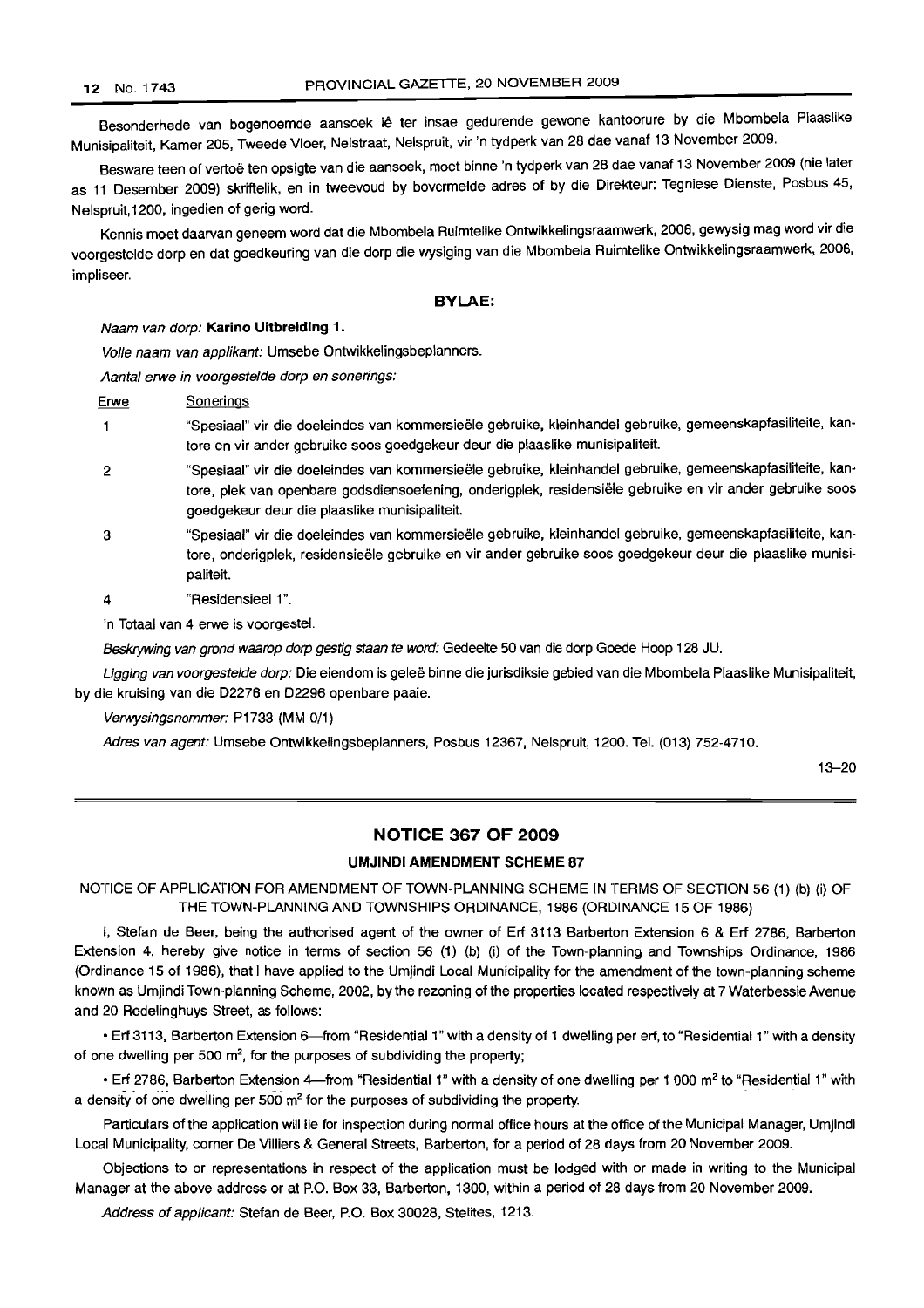#### KENNISGEWING 367 VAN 2009

#### UM.IINDI-WYSIGINGSKEMA 87

KENNISGEWING VAN AANSOEK OM WYSIGING VAN DORPSBEPLANNINGSKEMA INGEVOLGE ARTIKEL 56 (1) (b) (i) VAN DIE ORDONNANSIE OP DORPSBEPLANNING EN DORPE, 1986 (ORDONNANSIE 15 VAN 1986)

Ek, Stefan de Beer, synde die gemagtigde agent van die eienaar van Erf 3113, Barberton Uitbreiding 6 en Erf 2786, Barberton Uitbreiding 4, gee hiermee ingevolge artikel 56 (1) (b) (i) van die Ordonnansie op Dorpsbeplanning en Dorpe, 1986 (Ordonnansie 15 van 1986), kennis dat ek by die Umjindi Plaaslike Munisipaliteit aansoek gedoen het vir die wysiging van die dorpsbeplanningskema bekend as Umjindi-dorpsbeplanningskema, 2002, deur die hersonering van die eiendomme hierbo onderskeidelik geleë te Waterbessielaan 7 en Redelinghuysstraat 20, soos volg:

• Erf 3113, Barberton Uitbreiding 6—vanaf "Residensieel 1" met 'n digtheid van 1 woonhuis per erf na "Residensieel 1" met 'n digtheid van een woonhuis per 500 m<sup>2</sup>, met die doel om te onderverdeel;

• Erf 2786, Barberton Uitbreiding 4- vanaf "Residensieel 1" met 'n digtheid van een woonhuis per 1 000 m<sup>2</sup> na "Residensieel 1 met 'n digtheid van een woonhuis per 500 m<sup>2</sup> met die doel om te onderverdeel.

Besonderhede van die aansoek lê ter insae gedurende gewone kantoorure by die kantoor van die Munisipale Bestuurder, Umjindi Plaaslike Munisipaliteit, h/v De Villiers & Generalstraat, Barberton, vir 'n periode van 28 dae vanaf 20 November 2009.

Besware teen of vertoe ten opsigte van die aansoek moet binne 'n tydperk van 28 dae vanaf 20 November 2009 skriftelik by bogemelde adres of by die Munisipale Bestuurder, by Posbus 33, Barberton, 1300, ingedien of gerig word.

Adres van applikant: Stefan de Beer, Posbus 30028, Steiltes, 1213.

20-27

#### NOTICE 368 OF 2009

#### PIET RETIEF AMENDMENT SCHEME 201

NOTICE OF APPLICATION FOR AMENDMENT OF THE PIET RETIEF TOWN-PLANNING SCHEME, 1980, IN TERMS OF SECTION 56 (1) (b) (i) OF THE TOWN-PLANNING AND TOWNSHIPS ORDINANCE, 1986 (ORDINANCE No. 15 OF 1986)

I, Pinkie Kühne, being the authorised agent of the registered owner of property mentioned below, hereby give notice in terms of the above ordinance, that I have applied to the Mkhondo Municipality, Piet Retief, for the amendment of the townplanning scheme, known as the Piet Retief Town-planning Scheme, 1980, by the rezoning of Portion 2 of Erf 506, situated at No.7, Klip Street, Piet Retief, from "Residential 1"to "Residential 3".

Particulars regarding the application will lie for inspection during normal office hours at the office of the Municipal Manager, Civic Centre, Mark Street, Piet Retief, for a period of 28 (twenty-eight) days from 20 November 2009.

Objections to this application must, within a period of 28 (twenty eight) days from 20 November 2009, written and in duplicate, be submitted to the Municipal Manager at the above address, or be posted to P.O. Box 23, Piet Retief, 2380.

Agent: Pinkie Kühne, 76 Paterson Street, P.O. Box 22072, Newcastle, 2940. Tel/Fax: (034) 312-3116. Cell: 082 952 2946.

#### KENNISGEWING 368 VAN 2009

**•**

#### PIET RETIEF-WYSIGINGSKEMA 201

KENNISGEWING VAN AANSOEK OM WYSIGING VAN PIET RETIEF DORPSBEPLANNINGSKEMA, 1980, INGEVOLGE ARTIKEL 56 (1) (b) (i) VAN DIE ORDONNANSIE OP DORPSBEPLANNING EN DORPE, 1986 (ORDONNANSIE No. 15 VAN 1986)

Ek, Pinkie Kühne, synde die gemagtigde agent van die geregistreerde eienaar van die ondergemelde eiendom, gee hierme, ingevolge bogenoemde artikel, kennis dat ek by die Mkhondo Munisipaliteit, Piet Retief, aansoek gedoen het om die wysiging van die dorpsbeplanningskema bekend as die Piet Retief Dorpsbeplanningskema, 1980, deur die hersonering van Gredeelte 2 van Erf 506, geleë te Klipstraat No. 7, Piet Retief, vanaf "Residensieel 1" na "Residensieel 3".

Besonderhede van die aansoek lê ter insae gedurende gewone kantoorure by die kantoor van die Munisipale Bestuurder, Burgersentrum, Markstraat, Piet Retief, vir 'n tydperk van 28 (agt en twintig) dae vanaf 20 November 2009.

Besware of vertoë teen die aansoek moet binne 'n tydperk van 28 (agt en twintig) dae vanaf 20 November 2009, geskrewe en in tweevoud, ingehandig word by die Munisipale Bestuurder, by bovermelde adres, of gepos word aan Posbus 23, Piet Retief,2380.

Agent: Pinkie Kühne, Patersonstraat 76, Posbus 22072, Newcastle, 2940. Tel/Faks: (034) 312-3116. Sel: 082 952 2946.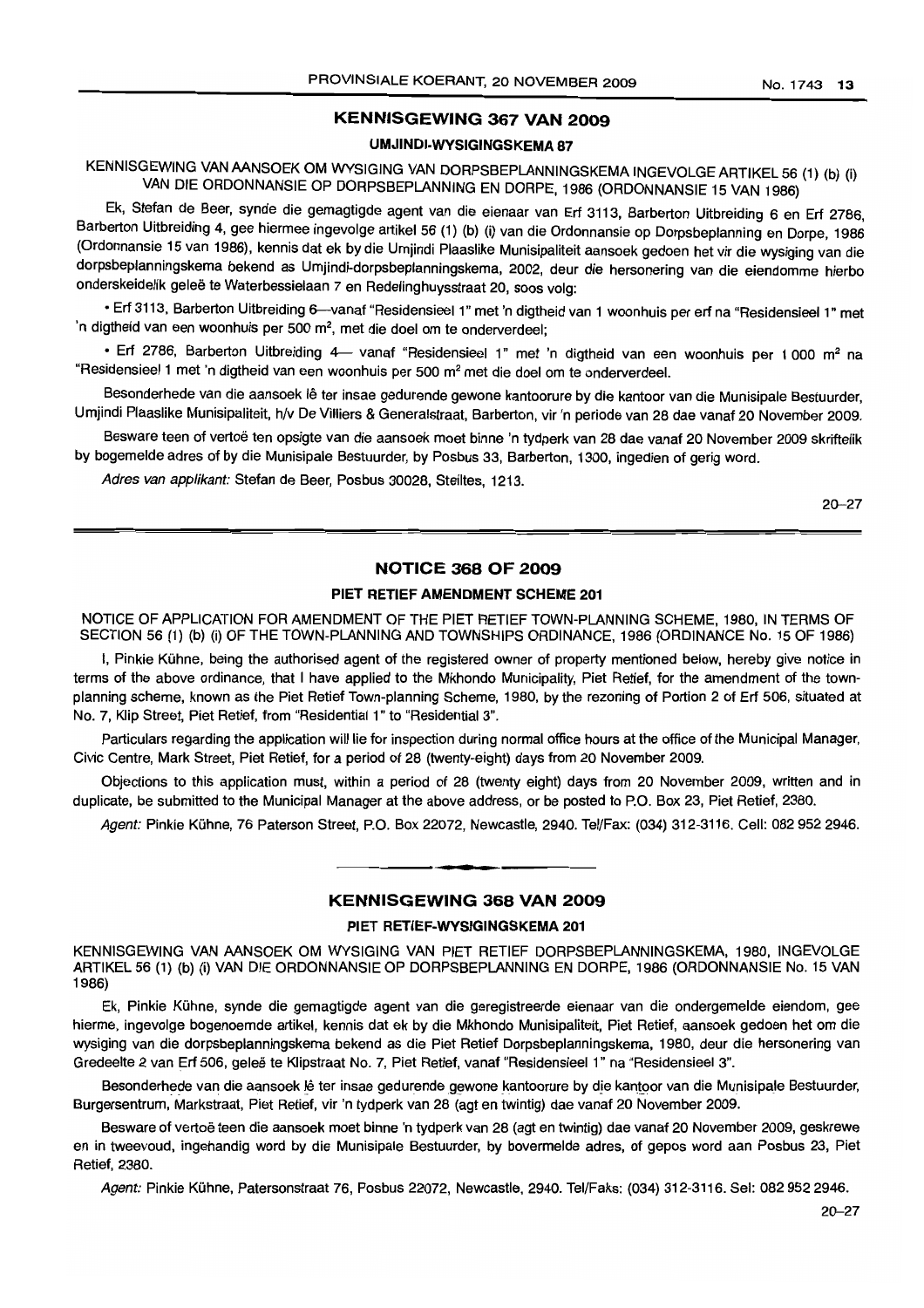#### **NOTICE 369 OF 2009**

#### **SCHEDULE**

#### [Regulation 11 (2)]

NOTICE OF APPLICATION FOR AMENDMENT OF TOWN-PLANNING SCHEME IN TERMS OF SECTION 56 (1) (b) (i) OF THE TOWN-PLANNING AND TOWNSHIPS ORDINANCE, 1986 (ORDINANCE 15 OF 1986)

#### **ERMELO AMENDMENT SCHEME 1982 NUMBER 554**

I, Pierre Grobler, being the authorized agent of the owner of Erf 356, Ermelo Township, Registration Division I T, Province Mpumalanga, hereby give notice in terms of section 56 (1) (b) (i) of the Town-planning and Townships Ordinance, 1986, that I have applied to the Msukaligwa Local Municipality for the amendment of the town-planning scheme known as the Ermelo Townplanning Scheme, 1982, by the rezoning of the property described above, situated at Erf 356, Ermelo Township, Registration Division IT, Province Mpumalanga, from "Residential 1" to "Residential 3". •

Particulars of the application will lie for inspection during normal office hours at the office of the Municipal Manager/Secretary of the Msukaligwa Local Municipality, for a period of 28 days from 20 November 2009.

Objections to or representations in respect of the application must be lodged with or made in writing to the Municipal Manager/Secretary ast the asbove address or at Bekker, Brink & Brink Inc., Second Floor, United Building, 60 Kerk Street, Ermelo, within a period of 28 days from 10 July 2009.

Address of owner: c/o Bekker, Brink & Brink Inc., Second Floor, United Building, 60 Kerk Street, Ermelo (Ref: Mr P Grobler/MC/ASA2/0001.

#### **KENNISGEWING 369 VAN 2009**

**•**

BYLAE 8

[Regulasie 11 (2)]

KENNISGEWING VAN MNSOEK OM WYSIGING VAN DORPSBEPLANNINGSKEMA INGEVOLGE ARTIKEL 56 (1) (b) (i) VAN DIE ORDONNANSIE OP DORPSBEPLANNING EN DORPE, 1986 (ORDONNANSIE 15 VAN 1986)

#### **ERMELO·WYSIGINGSKEMA 1982 NOMMER 554**

Ek, Pierre Grobler, synde die gemagtigde agent van die eienaar van Erf 356, Ermelo Dorpsgebied, Registrasie Afdeling IT, Provinsie Mpumalanga, gee hiermee ingevolge artikel 56 (1) (b) (i) van die Ordonnansie op Dorpsbeplanning en Dorpe, 1986, kennis dat ek by die Msukaligwa Local Municipality aansoek gedoen het om die wysiging van die dorpsbeplanningskema bekend as Ermelo-dorpsbeplanningskema, 1982, deur die hersonering van die eiendom hierbo beskryf, geleë te Erf 356, Ermelo Dorpsgebied, Registrasie Afdeling IT, Provinsie Mpumalanga, van "Residensieel 1" na "Residensieel 3".

Besonderhede van die aansoek lê ter insae gedurende gewone kantoorure by die kantoor van die Munisipale Bestuurder/Sekretaris van die Msukaligwa Local Municipality, Burgersentrum, Ermelo, vir 'n tydperk van 28 dae vanaf 20 November 2009.

Besware teen of vertoe ten opsigte van die aansoek moet binne 'n tydperk van 28 dae vanaf 20 November 2009 skriftelik by of tot die Munisipale Bestuurder/Sekretaris by bovermele adres of by Bekker, Brink & Brink Ing., Tweede Vloer, Unitedgebou, Kerkstraat 60, Ermelo, ingedien of gerig word.

Adres van eienaar: p/a Bekker, Brink & Brink Ing., Tweede Vloer, Unitedgebou, Kerkstraat 60, Ermelo (Verw: Mnr P Grobler/mc/ASA2/0001.

20-27

#### **NOTICE 370 OF 2009**

#### **KOMATIPOORT AMENDMENT SCHEME 118**

NOTICE OF APPLICATION FOR THE AMENDMENT OF TOWN-PLANNING SCHEME IN TERMS OF SECTION 56 (1) (b) (i) OF THE TOWN-PLANNING AND TOWNSHIPS ORDINANCE, 1986 (ORDINANCE No. 15 OF 1986)

I, Johannes Christiaan Engelbrecht, being the authorised agent of the owner of Stand 684, Komatipoort Extension 1, hereby give notice in terms of the section 56 (1) (b) (i) of the Town-planning and Townships Ordinance, 1986, that I have applied to the Nkomazi Municipality for the amendment of the town-planning scheme known as Komatipoort Town-planning Scheme, 1992, by rezoning of the properties described above, situated in Njala Street, Komatipoort, from "Residential 1" to "Residential **3."**

Particulars of the application will lie for inspection during normal office hours at the office of the Municipal Manager, Nkomazi Municipality, Rotunda Circle, Malelane, for a period of 28 days from 20 November 2009.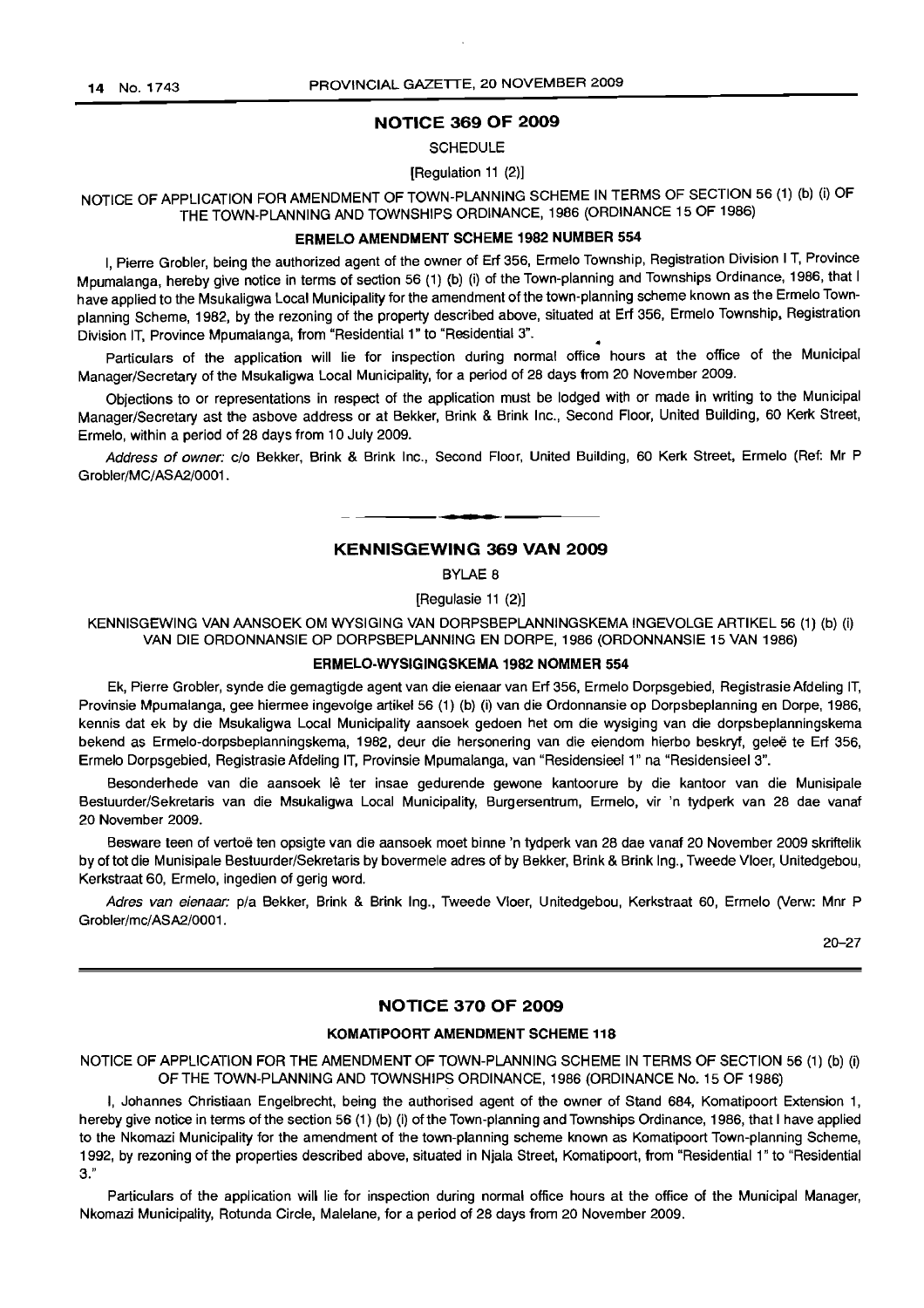Objections to or representations in respect of the application must be lodged with or made in writing to the Municipal Manager, Nkomazi Municipality, Malelane, or at Private Bag X101, Malelane, 1320, within a period of 28 days from 20 November 2009.

Esselens Engelbrechts Inc., P.O. Box 652, Komatipoort, 1340. Tel: (013) 793-7783. Fax: (013) 793-7504. (Ref: Jan/Leana! KK30.09.)

#### KENNISGEWING 370 VAN 2009

• **• •**

#### KOMATIPOORT-WYSIGINGSKEMA 118

KENNISGEWING VAN AANSOEK OM DIE WYSIGING VAN DORPSBEPLANNINGSKEMA INGEVOLGE ART/KEL 56 (1) (b) (i) VAN DIE ORDONNANSIE OP DORPSBEPLANNING EN DORPE, 1986 (ORDONNANSIE 15 VAN 1986)

Ek, Johannes Christiaan Engelbrecht, synde die gevolmagtigde agent van die eienaar van Erf 684, Komatipoort Uitbreiding 1, gee hiermee ingevolge artikel 56 (1) (b) (i) van die Ordonnansie op Dorpsbeplanning en Dorpe, 1986, kennis dat ek by die Nkomazi Munisipaliteit aansoek gedoen het om die wysiging van die dorpsbeplanningskema, bekend as die Komatipoortdorpsbeplanningskema, 1992, deur die hersonering van die eiendom hierbo beskryf, gelee te Njalastraat, Komatipoort, van "Residensieel 1" na "Residensieel 3."

Besonderhede van die aansoek lê ter insae gedurende gewone kantoorure by die kantoor van die Munisipale Bestuurder, Nkomazi Munisipaliteit, Rotunda Sirkel, Malelane, vir 'n tydperk van 28 dae vanaf 20 November 2009.

Besware teen of vertoe ten opsigte van die aansoek moet binne 'n periode van 28 dae vanaf 20 November 2009 skriftelik by bovermelde adres of by Privaatsak X101, Malelane, 1320, ingedien of gerig word.

Adres van agent: Esselens Engelbrechts Ing., Posbus 652, Komatipoort, 1340. Tel: (013) 793-7783. Faks: (013) 793-7504. (Verw: Jan/Leana/KK30.09.)

20-27

#### NOTICE 371 OF 2009

APPLICATION FOR LESS FORMAL TOWNSHIP ESTABLISHMENT [APPLICATION IN TERMS OF SECTION 11 (1) OF THE LESS FORMAL TOWNSHIP ESTABLISHMENT ACT, 1991 (ACT 113 OF 1991]

Please take note that the township applicant mentioned below has lodged an application for the establishment of the township described below with the authorized officer as contemplated in the Act on Less Formal Township Establishment, 1991 (Act 113 of 1991).

Please take further notice that the relevant plans, documents and information are available for inspection at the offices of the township applicant indicated below for a period of 28 (twenty-eight) days from 20 November 2009.

Please take further notice that any person who desires to object to or make representations in respect of the granting of the application must deliver such objections or representations together with the reasons thereof to the authorized officer at the address given below within the said 28 (twenty-eight) days.

Name of township: Thulani Section.

Township applicant: Stefan de Beer, Town & Regional Planner.

Address where documents can be inspected: 21 Sonbesie Street, Nelspruit, Tel. 082 892 3667.

Address of authorised officer: Department of Agriculture, Rural Development & Land Administration, Private Bag X11219, Nelspruit, 1200.

Number & zoning of erven: Residential 393, Special 3, Institutional 3, Undetermined 2, Open Space 2, Business 1.

Description of land: Located to the north of Matsulu B Town on a portion of Portion 5 and portions of the Remainder of the farm Sigambule 216 JU, and a portion of the Remainder of the farm Matsulu 543 JU.

20-27

#### NOTICE 372 OF 2009

NOTICE OF APPLICATION FOR THE AMENDMENT OF TOWN-PLANNING SCHEME IN TERMS OF SECTION 56 (1) (b) (i) OF THE TOWN-PLANNING AND TOWNSHIPS ORDINANCE, 1986 (ORDINANCE 15 OF 1986)

#### STANDERTON AMENDMENT SCHEME 131

I, H Coetzer, being the owner of Stand 184, Meyerville, hereby give notice in terms of section 56 (1) (b) (i) of the Townplanning and Townships Ordinance, 1986, that I have applied to the Lekwa Local Municipality for the amendment of the town-planning scheme known as the Standerton Town-planning Scheme, 1995, by the rezoning of the above-mentioned property, situated in 62 Brits Street, from "Residential 1" to "Residential 4."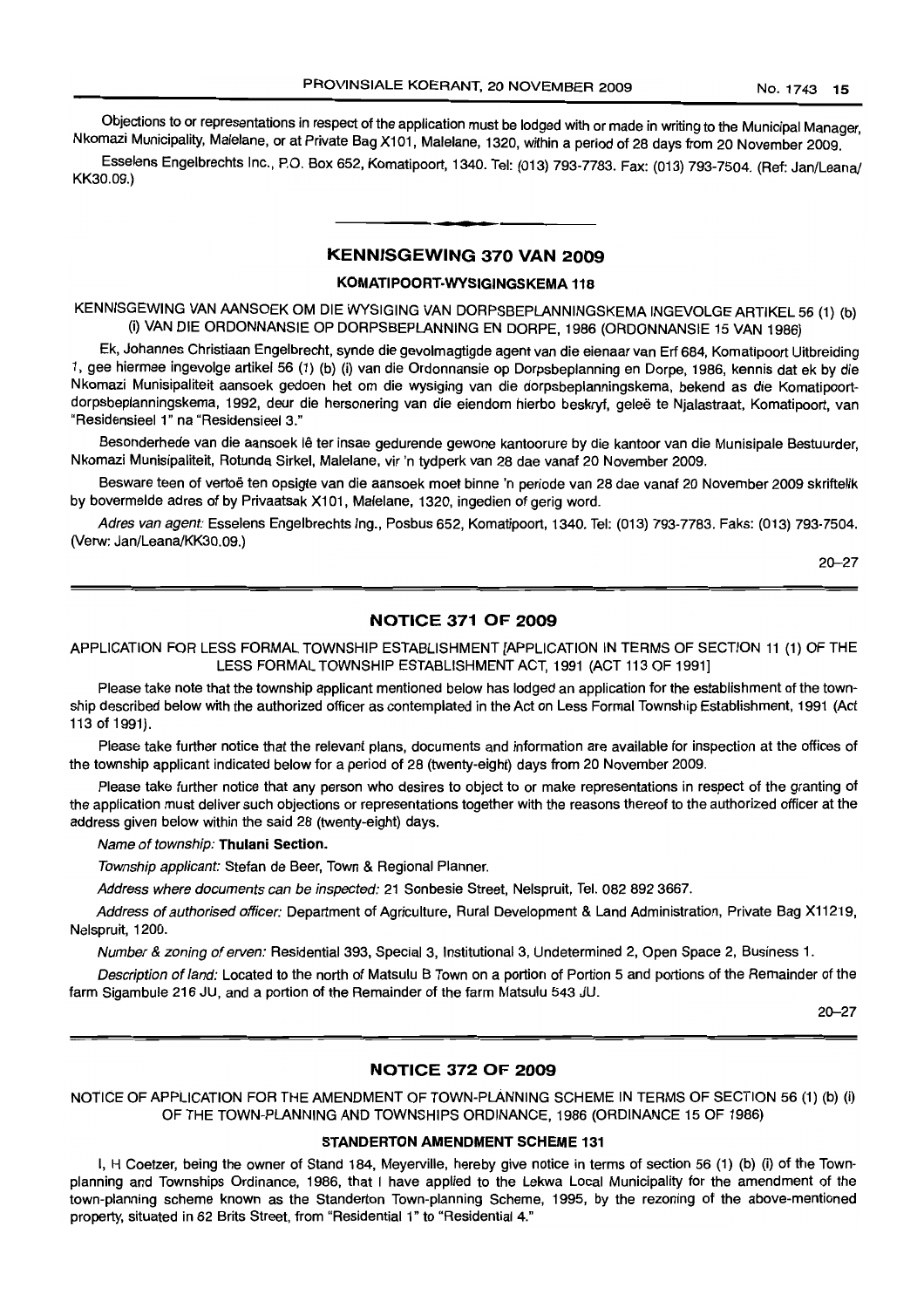Particulars of the application will lie open for inspection during normal office hours at the office of the Lekwa Council, Standerton, for a period of 28 days from 20 November 2009.

Objections to or representations in respect of the application must be lodged with or made in writing to the Municipal Manager, Lekwa Municipality at P.O. Box 66, Standerton, 2430, within a period of 28 days from 20 November 2009.

#### **KENNISGEWING 372 VAN 2009**

**• I**

KENNISGEWING VAN AANSOEK OM WYSIGING VAN DORPSBEPLANNINGSKEMA INGEVOLGE ARTIKEL 56 (1) (b) (i) VAN DIE ORDONNANSIE OP DORPSBEPLANNING EN DORPE, 1986 (ORDONNANSIE 15 VAN 1986)

#### **STANDERTON-WYSIGINGSKEMA 131**

Ek, H Coetzer, synde die eienaar van Erf 184, Meyerville, gee hiermee ingevolge artikel 56 (1) (b) (i) van die Ordonnansie op Dorpsbeplanning en Dorpe, 1986, kennis dat ek by die Lekwa Plaaslike Munisipaliteit aansoek gedoen het om die wysiging van die skema bekend as Standerton-dorpsbeplanningskema, 1995, deur die hersonering van die bogenoemde eiendom te Britsstraat 62 vanaf "Residensieel 1" na "Residensieel 4".

Besonderhede van die aansoek lê ter insae gedurende gewone kantoorure by die kantoor van die Lekwa Plaaslike Munisipaliteit, Standerton, vir 'n verdere tydperk van 28 dae vanaf 20 November 2009.

Besware teen of vertoë ten opsigte van die aansoek moet binne 'n periode van 28 dae vanaf 20 November 2009 skriftelik by die Munisipale Bestuurder, Lekwa Munisipaliteit, Posbus 66, Standerton, 2430, ingedien of gerig word.

20-27

#### **NOTICE 373 OF 2009**

NOTICE OF APPLICATION FOR THE DIVISION OF LAND IN TERMS OF SECTION 6 (1) (b) OF THE DIVISION OF LAND ORDINANCE, 1986 (ORDINANCE 20 OF 1986)

The Municipal Manager of Mbombela Local Municipality, hereby gives notice in terms of the section 6 of the Division of Land Ordinance, 1986 (Ordinance 20 of 1986), than an application to divide the land described hereunder has been received.

Portion 15 of the farm Beryl 313 JT.

Further particulars of the application are open for inspection at the Chief Town Planner, Room 205, Second Floor, Civic Centre, Nel Street, Nelspruit.

Any person who wishes to object to the granting of the application or who wishes to make representations in regard thereto shall submit his objections or representations in writing and in duplicate to the Municipal Manager at the above address or PO Box 45, Nelspruit, 1200, for any time within a period of 28 days from the date of first publication of this notice.

Date of first publication: 20 November 2009.

Authorised agent: Eliakim Development Projects, PO Box 12271, Nelspruit, 1200. Tel: 082 8711 990. Fax: 086 675 7426.

#### **KENNISGEWING 373 VAN 2009**

<sup>I</sup> **••**

KENNISGEWING VAN AANSOEK OM ONDERVERDELING INGEVOLGE ARTIKEL 6 (1) (b) VAN ORDONNANSIE 20 VAN 1986 (VERDELING VAN GROND ORDONNANSIE)

Die Munisipale Bestuurder van Mbombela Plaaslike Munisipaliteit gee hiermee, ingevolge artikel 6 van die Ordonnansie op Verdeling van Grand, 1986 (Ordonnansie 20 van 1986) kennis dat 'n aansoek ontvang is om die grond hieronder te verdeel.

Gedeelte 15 van die plaas Beryl 313 JT, Mpumalanga.

Verdere besonderhede van die aansoek lê ter insae gedurende gewone kantoorure by die kantoor van die Hoof Stadsbeplanner, Kamer 205, Tweede Vloer, Burgersentrum, Nelstraat, Nelspruit, vir 'n tydperk van 28 dae vanaf 20 November 2009.

Enige persoon wat teen die toestaan van die aansoek beswaar wil maak of vertoë in verband daarmee wil rig, moet sy besware of vertoe skriftelik en in tweevoud by die Hoof Stadsbeplanner, by bovermelde adres of by Posbus 45, Nelspruit, 1200, enige tyd binne 'n tydperk van 28 dae vanaf die datum van eerste publikasie van hierdie kennisgewing, indien.

Datum van eerste publikasie: 20 November 2009.

Gemagtigde agent: Eliakim Ontwikkelingsprojekte, Posbus 12271, Nelspruit, 1200. Tel: 082 8711 990. Faks: 0866757426.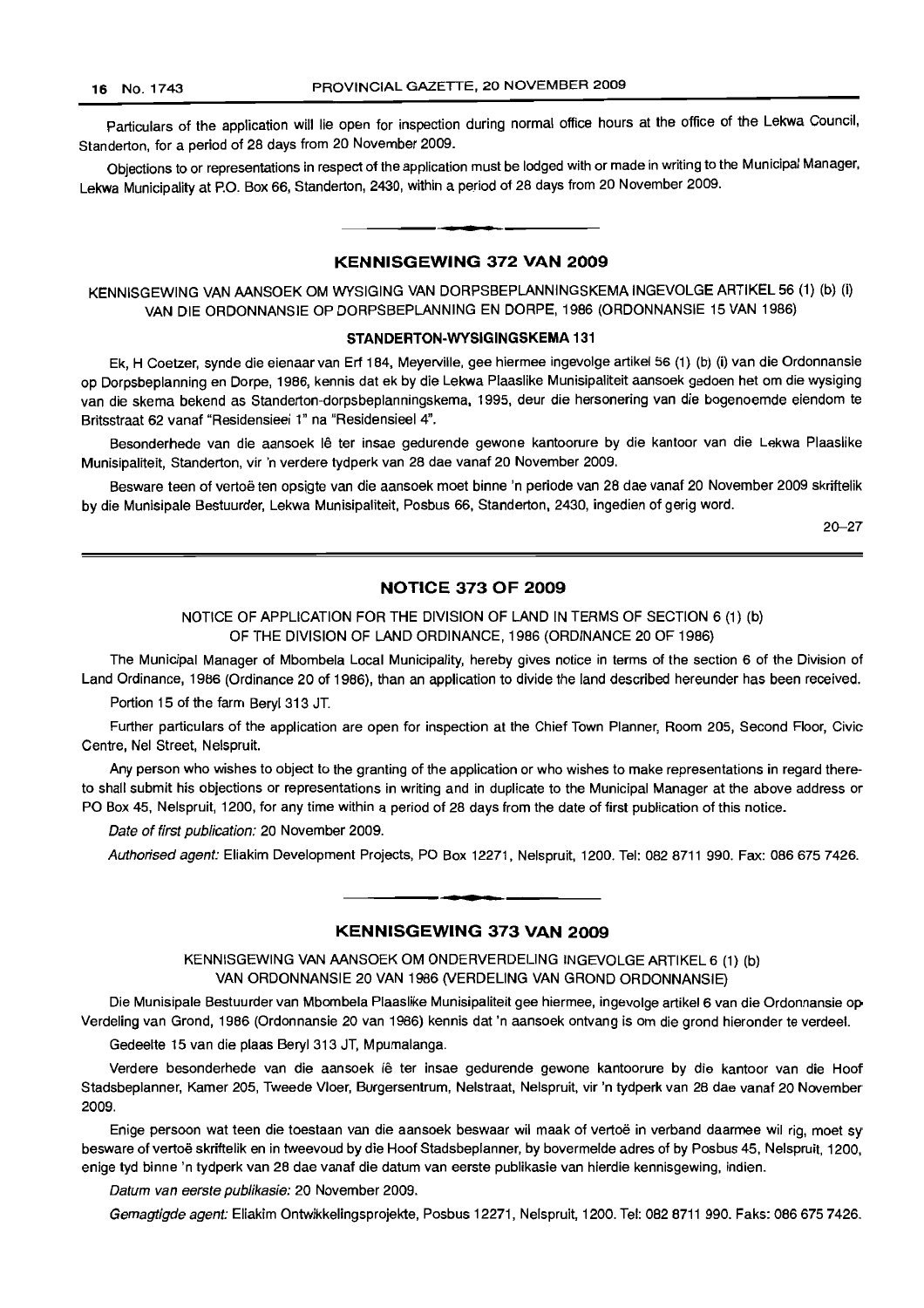#### **NOTICE 250 OF 2009**

#### MPUMALANGA GAMBLING ACT, 1995 (ACT 51995) AS AMENDED

#### APPLICATION FOR A TRANSFER OF A SITE OPERATOR LICENCE

Notice is hereby given that Elsie Van Zweel Idfentity No. 681005 0031 083 trading Sondelani Tavern, intends submitting an application to the Mpumalanga Gambling Board on 27. November 2009 for a transfer of a site Operator licence. The application will be open for public inspection at the office of the Mpumalanga Gambling Board at First Avenue, Private Bag 9908, White River, South Africa, 1240, from 27. November 2009) The purpose of the application is to obtain a licence to operate and keep limited payout machines on the premises, of the aforesaid business. 2) The applicant's business is located at 38 Ernis Street, Ermelo, Mpumalanga Province .3) The owner of the site is Elsie Van Zweel. Attention is directed to the provisions of section 26 of the Mpumalanga Gambling Gambling Act, 1995 (Act No.5 of 1995) as amended, which makes provision for submission of written objections in respect of the application. Such objections should be lodged within 30 days from 27 November 2009 with the Chief Executive Officer, of the said Gambling Board whose address is First Avenue, Private Bag 9908, White River, South Africa, 1240.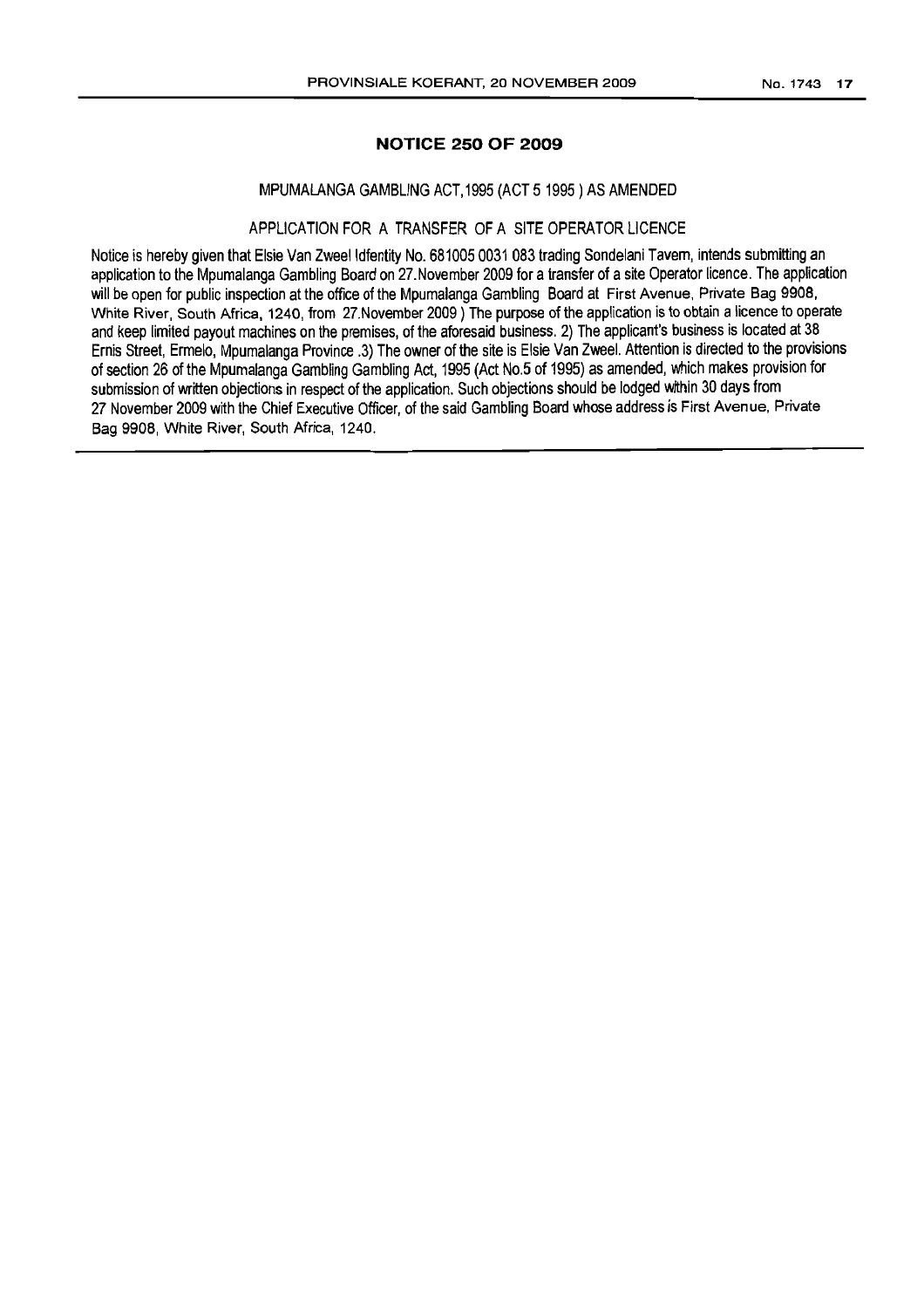### LOCAL AUTHORITY NOTICES PLAASLIKE BESTUURSKENNISGEWINGS

#### LOCAL AUTHORITY NOTICE 247

ANNEXURE 11

[Regulation 21)

#### eMALAHLENI LOCAL MUNICIPALITY

#### NOTICE OF APPLICATION FOR ESTABLISHMENT OF TOWNSHIP

The Emalahleni Local Municipality hereby gives notice in terms of section 69 (6) (a) of the Town-planning and Townships Ordinance, 1986 (Ordinance 15 of 1986) that an application for township establishments for the townships referred to in the Annexure hereto, has been received by it.

Particulars of the application will lie for inspection during normal office hours at the office of the Chief Town Planner, Third Floor, Burgersentrum, Mandela Avenue, Emalahleni, for a period of 28 days from 20 November 2009.

Objections to or representations in respect of the application must be lodged with or made in writing to the Municipal Manager at the above address or at P.O. Box 3, Emalahleni, 1035, within a period of 28 days from 20 November 2009.

#### ANNEXURE

#### Name of township: Ben Fleur Extension 2.

Full name of applicant: Townscape Planning Solutions BK, Posbus 20831, Noordbrug, 2522 on behalf of Emalahleni Local Municipality.

Number of erven and zoning:

| 1. "Residential 1"      |                          | 285 |
|-------------------------|--------------------------|-----|
| 2. "Residential 2"      |                          | 18  |
| 3. "Residential 3"      |                          | 10  |
| 4. "Educational"        |                          | - 2 |
| 5. "Institutional"      | $\overline{\phantom{a}}$ |     |
| 6. "Business 1"         |                          | 13  |
| 7. "Public Open Space"  |                          | 6   |
| 8. "Private Open Space" |                          | 2   |
| 9. "Private Road"       |                          | 10  |
| 10. "Public Road"       |                          |     |
| Total                   |                          |     |

Description of land: Remaining portion of Portion 71 of the farm Zeekoewater No. 311 1.0., Province Mpumalanga.

Locality: The development is located on the Eastern side of Emalahleni, between the N4 National Road and the existing Ben Fleur Extensions. Paul Sauer Avenue forms the eastern boundary of the development, the area east of Paul Sauer will be zoned Private Open Space for future development.

(Our ref: TE 079 advProv Gazette)

#### PLAASLIKE BESTUURSKENNISGEWING 247

**•**

BYLAE 11

[Regulasie 21)

#### eMALAHLENI PLAASLIKE MUNISIPALITEIT

#### KENNISGEWING VAN AANSOEK OM STIGTING VAN DORP

Die Emalahleni Plaaslike Munisipaliteit, gee hiermee kennis ingevolge artikel 96 (6) (a) van die Ordonnansie op Dorpsbeplanning en Dorpe, 1986 (Ordonnansie 15 van 1986), kennis dat 'n aansoek om die dorp in hierdie Bylae genoem, te stig deur hom ontvang is.

Besonderhede van die aansoek lê ter insae gedurende gewone kantoorure by die Hoof Stadsbeplanner, Derde Vloer, Burgersentrum, Mandelarylaan, Emalahleni, vir 'n tydperk van 28 dae vanaf 20 November 2009.

Besware teen of vertoë ten opsigte van die aansoek moet binne 'n tydperk van 28 dae vanaf 20 November 2009 skriftelik tot die Munisipale Bestuurder by bovermelde adres of by Posbus 3, Emalahleni, 1035, ingedien of gerig word.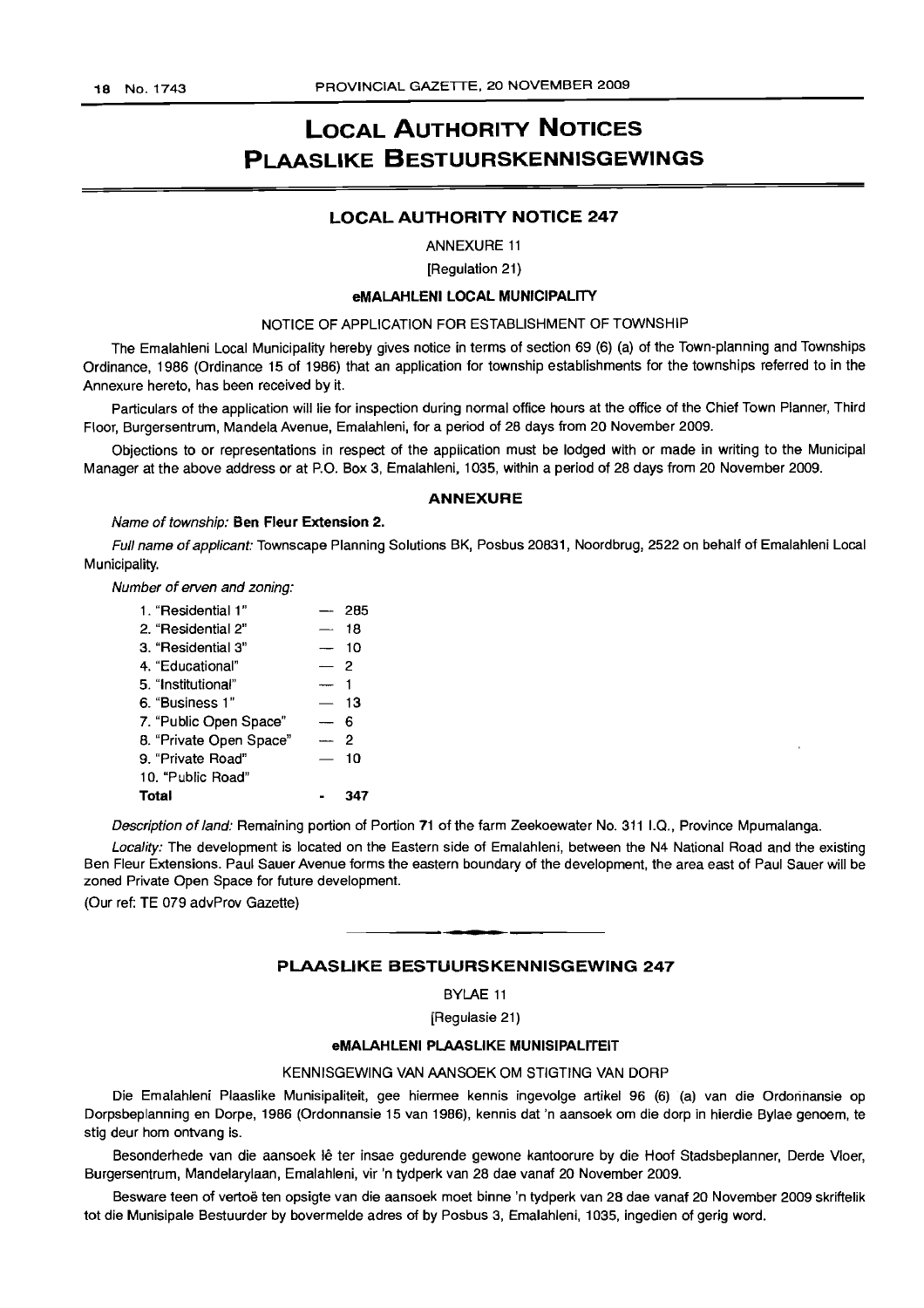#### BYLAE

#### Naam van dorp: Ben Fleur Uitbreiding 2.

Volle naam van aansoeker: Townscape Planning Solutions BK, Posbus 20831, Noordbrug, 2522, namens Emalahleni Plaaslike Munisipaliteit.

Aantal erwe en sonerings:

| 1. "Residensieel 1"      |                          | 285 |
|--------------------------|--------------------------|-----|
| 2. "Residensieel 2"      | $\overline{\phantom{0}}$ | 18  |
| 3. "Residensieel 3"      |                          | 10  |
| 4. "Opvoedkundig"        | — 2                      |     |
| 5. "Inrigting"           |                          |     |
| 6. "Besigheid 1"         |                          | 13  |
| 7. "Openbare Oop Ruimte" |                          | ุค  |
| 8. "Privaat Oop Ruimte"  |                          | 2   |
| 9. "Privaat Pad 2"       |                          | 10  |
| 10. "Publieke Pad"       |                          |     |
| <b>Totaal</b>            |                          |     |

Beskrywing van die grond: Restand gedeelte van Gedeelte 71 vasn die plaas Zeekoewater No. 311 I.Q., provinsie Mpumalanga.

Ligging van die grond: Geleë oos van Emalahleni tussen die N4 Nasionalepad en die bestaande Ben Fleur Uitbreidings. Paul Sauer Rylaan vorm die oostelike grens van die ontwikkelling, die area oos van Paul Sauerrylaan sal gesoneer word as Privaat Oop Ruimte vir toekomstige ontwikkeling.

Verwysingno.: TE 076 advProv Gazette

20-27

#### LOCAL AUTHORITY NOTICE 248

#### eMALAHLENI LOCAL MUNICIPALITY

#### NOTICE OF APPROVAL OF eMALAHLENI AMENDMENT SCHEME 1113

It is hereby notified in terms of the provisions of section 57 (1) (a) of the Town-planning and Townships Ordinance, 1986, that the eMalahleni Local Municipality, has approved the amendment of the eMalahleni Town-planning Scheme, 1991, by the rezoning of a portion of Erf 2243, eMalahleni Extension 10 from "Public Open Space" to "Institutional".

Map 3 and the scheme clauses of the amendment scheme are filed with the Director: Department of Agriculture and Land Administration, Mpumalanga Province and the Municipal Manager of the eMalahleni Local Municipality and are open for inspection at all reasonable times.

This amendment is known as eMalahleni Amendment Scheme 1113 shall come into operation on date of this publication.

#### A.M. LANGA, Municipal Manager

Civic Centre, Mandela Street, eMalahleni, 1035; P.O. Box 3, Witbank, 1035 (Notice No. 183/2009)

#### LOCAL AUTHORITY NOTICE 249

LOCAL AUTHORITY NOTICE 15/2009

#### UMJINDI MUNICIPALITY

#### PROPOSED PERMANENT CLOSURE OF PARK ERF 7115 AND A PORTION OF ERF 7112, EMJINDINI X13, BARBERTON

Notice is hereby given in terms of section 68 of the Local Government Ordinance, 17 of 1939, that the Umjindi Municipality intends to permanently close Park Erf 7115 and a portion of Erf 7112, Emjindini X13, Barberton.

A plan indicating the parks that the Council intends to close will be open for inspection during office hours at the office of the Municipal Manager, Umjindi Municipality, corner of De Villiers and General Streets, Barberton, for the period of 30 days from the date of publication of this notice.

Any objections to or representations in this regard must be lodged with or made in writing to the Municipal Manager at the above address or at Umjindi Municipality, PO Box 33, Barberton, 1300, within a period of 30 days from date of publication of this notice.

#### Ms SF MNISI, Municipal Manager

Umjindi Local Municipality